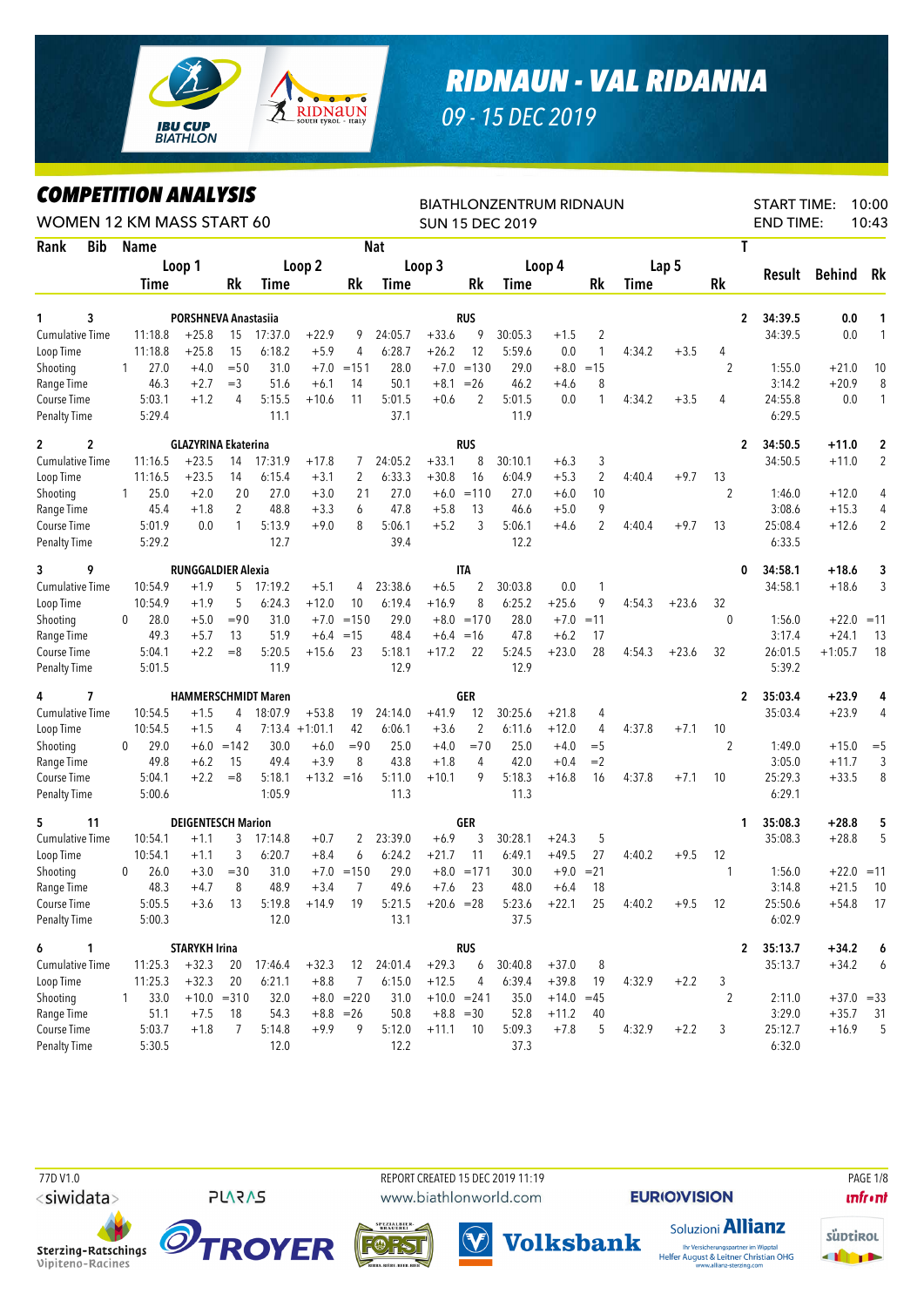| <b>Bib</b><br>Rank                  | <b>Name</b>  |                            |                                  |                     |                              |                    |               | <b>Nat</b>       |                              |                          |                   |                                    |                 |        |              |                      | T                         |                        |                |
|-------------------------------------|--------------|----------------------------|----------------------------------|---------------------|------------------------------|--------------------|---------------|------------------|------------------------------|--------------------------|-------------------|------------------------------------|-----------------|--------|--------------|----------------------|---------------------------|------------------------|----------------|
|                                     |              |                            | Loop 1                           |                     |                              | Loop 2             |               |                  | Loop 3                       |                          |                   | Loop 4                             |                 |        | Lap 5        |                      | Result                    | Behind Rk              |                |
|                                     |              | Time                       |                                  | Rk                  | Time                         |                    | Rk            | Time             |                              | Rk                       | Time              |                                    | Rk              | Time   |              | Rk                   |                           |                        |                |
| 18<br>7                             |              |                            | <b>ABRAMOVA Olga</b>             |                     |                              |                    |               |                  |                              | <b>UKR</b>               |                   |                                    |                 |        |              |                      | $\overline{2}$<br>35:15.7 | +36.2                  | $\overline{1}$ |
| <b>Cumulative Time</b>              |              | 11:21.8                    | $+28.8$                          | 17                  | 17:34.1                      | $+20.0$            | 8             | 23:52.9          | $+20.8$                      | 4                        | 30:32.9           | $+29.1$                            | 6               |        |              |                      | 35:15.7                   | $+36.2$                | 7              |
| Loop Time                           |              | 11:21.8                    | $+28.8$                          | 17                  | 6:12.3<br>29.0               | 0.0                | 1             | 6:18.8           | $+16.3$                      | $\overline{7}$<br>$=421$ | 6:40.0            | $+40.4$                            | 20              | 4:42.8 | $+12.1$      | 17                   |                           |                        |                |
| Shooting<br>Range Time              | 1            | 28.0<br>47.7               | $+5.0$<br>$+4.1$                 | $= 90$<br>7         | 48.6                         | $+5.0$<br>$+3.1$   | $=60$<br>$=4$ | 34.0<br>54.8     | $+13.0$<br>$+12.8$           | $=46$                    | 29.0<br>48.4      | $+8.0$<br>$+6.8$                   | $=15$<br>$= 22$ |        |              | 2                    | 2:00.0<br>3:19.5          | $+26.0$<br>$+26.2$     | $=16$<br>15    |
| Course Time                         |              | 5:08.0                     | $+6.1$                           | 18                  | 5:12.1                       | $+7.2$             | 4             | 5:12.1           | $+11.2 = 11$                 |                          | 5:15.2            | $+13.7$                            | 11              | 4:42.8 | $+12.1$      | 17                   | 25:30.2                   | $+34.4$                | 10             |
| <b>Penalty Time</b>                 |              | 5:26.1                     |                                  |                     | 11.6                         |                    |               | 11.9             |                              |                          | 36.4              |                                    |                 |        |              |                      | 6:26.0                    |                        |                |
| 8<br>15                             |              |                            | MERKUSHYNA Anastasiya            |                     |                              |                    |               |                  |                              | <b>UKR</b>               |                   |                                    |                 |        |              |                      | 35:31.0<br>$\mathbf{2}$   | $+51.5$                | 8              |
| Cumulative Time                     |              | 10:55.5                    | $+2.5$                           | 6                   | 17:14.1                      | 0.0                | 1             | 23:32.1          | 0.0                          | 1                        | 30:36.9           | $+33.1$                            | 7               |        |              |                      | 35:31.0                   | $+51.5$                | 8              |
| Loop Time<br>Shooting               | 0            | 10:55.5<br>23.0            | $+2.5$<br>0.0                    | 6<br>10             | 6:18.6<br>24.0               | $+6.3$<br>0.0      | 5<br>10       | 6:18.0<br>23.0   | $+15.5$<br>$+2.0$            | 6<br>$=42$               | 7:04.8<br>24.0    | $+1:05.2$<br>$+3.0$                | 34<br>$=2$      | 4:54.1 | $+23.4$      | 31<br>2              | 1:34.0                    | 0.0                    | 1              |
| Range Time                          |              | 43.6                       | 0.0                              | 1                   | 45.5                         | 0.0                | $\mathbf{1}$  | 42.6             | $+0.6$                       | 2                        | 41.6              | 0.0                                | $\mathbf{1}$    |        |              |                      | 2:53.3                    | 0.0                    | $\mathbf{1}$   |
| Course Time                         |              | 5:07.3                     | $+5.4$                           | 17                  | 5:21.1                       | $+16.2$            | 24            | 5:22.8           | $+21.9$                      | 30                       | 5:18.9            | $+17.4$                            | 18              | 4:54.1 | $+23.4$      | 31                   | 26:04.2                   | $+1:08.4$              | 19             |
| <b>Penalty Time</b>                 |              | 5:04.6                     |                                  |                     | 12.0                         |                    |               | 12.6             |                              |                          | 1:04.3            |                                    |                 |        |              |                      | 6:33.5                    |                        |                |
| 9<br>14                             |              |                            | <b>HETTICH Janina</b>            |                     |                              |                    |               |                  |                              | GER                      |                   |                                    |                 |        |              |                      | 35:36.5<br>3              | +57.0                  | 9              |
| <b>Cumulative Time</b>              |              | 10:53.0                    | 0.0                              | 1                   | 17:39.4                      | $+25.3$            | 10            | 23:55.8          | $+23.7$                      | 5                        | 31:00.9           | $+57.1$                            | 11              |        |              |                      | 35:36.5                   | $+57.0$                | 9              |
| Loop Time<br>Shooting               | 0            | 10:53.0<br>26.0            | 0.0<br>$+3.0$                    | 1<br>$= 31$         | 6:46.4<br>31.0               | $+34.1$<br>$+7.0$  | 27<br>$=150$  | 6:16.4<br>28.0   | $+13.9$<br>$+7.0$            | 5<br>$=132$              | 7:05.1<br>29.0    | $+1:05.5$<br>$+8.0$                | 35<br>$=15$     | 4:35.6 | $+4.9$       | 7<br>3               | 1:54.0                    | $+20.0$                | $=8$           |
| Range Time                          |              | 47.6                       | $+4.0$                           | 6                   | 48.6                         | $+3.1$             | $=4$          | 49.1             | $+7.1$                       | $=19$                    | 49.4              | $+7.8$                             | 28              |        |              |                      | 3:14.7                    | $+21.4$                | 9              |
| Course Time                         |              | 5:04.5                     | $+2.6$                           | 10                  | 5:20.2                       | $+15.3$            | 20            | 5:16.0           | $+15.1$                      | $=19$                    | 5:13.2            | $+11.7$                            | 10              | 4:35.6 | $+4.9$       | $\overline{7}$       | 25:29.5                   | $+33.7$                | 9              |
| <b>Penalty Time</b>                 |              | 5:00.9                     |                                  |                     | 37.6                         |                    |               | 11.3             |                              |                          | 1:02.5            |                                    |                 |        |              |                      | 6:52.3                    |                        |                |
| 4<br>10                             |              |                            | <b>ERDAL Karoline</b>            |                     |                              |                    |               |                  |                              | <b>NOR</b>               |                   |                                    |                 |        |              |                      | 35:39.9<br>2              | $+1:00.4$              | 10             |
| <b>Cumulative Time</b>              |              | 10:56.9                    | $+3.9$                           | 8                   | 17:18.2                      | $+4.1$             | 3             | 24:02.8          | $+30.7$                      | 7                        | 30:50.5           | $+46.7$                            | 9               |        |              |                      | 35:39.9                   | $+1:00.4$              | 10             |
| Loop Time<br>Shooting               | 0            | 10:56.9<br>31.0            | $+3.9$<br>$+8.0$                 | 8<br>$= 240$        | 6:21.3<br>32.0               | $+9.0$<br>$+8.0$   | 8<br>$= 221$  | 6:44.6<br>31.0   | $+42.1$<br>$+10.0$           | 25<br>$= 241$            | 6:47.7<br>32.0    | $+48.1$<br>$+11.0$                 | 26<br>$= 32$    | 4:49.4 | $+18.7$      | 27<br>$\overline{2}$ | 2:06.0                    | $+32.0 = 25$           |                |
| Range Time                          |              | 51.2                       | $+7.6$                           | 19                  | 51.5                         | $+6.0$             | 13            | 49.1             | $+7.1$                       | $=19$                    | 50.7              | $+9.1$                             | 32              |        |              |                      | 3:22.5                    | $+29.2 = 19$           |                |
| Course Time                         |              | 5:03.3                     | $+1.4$                           | 5                   | 5:18.1                       | $+13.2 = 16$       |               | 5:17.7           | $+16.8$                      | 21                       | 5:18.5            | $+17.0$                            | 17              | 4:49.4 | $+18.7$      | 27                   | 25:47.0                   | $+51.2$                | - 15           |
| <b>Penalty Time</b>                 |              | 5:02.4                     |                                  |                     | 11.7                         |                    |               | 37.8             |                              |                          | 38.5              |                                    |                 |        |              |                      | 6:30.4                    |                        |                |
| 10<br>11                            |              |                            | <b>BEKH Ekaterina</b>            |                     |                              |                    |               |                  |                              | UKR                      |                   |                                    |                 |        |              |                      | 35:42.0<br>$\mathbf{2}$   | $+1:02.5$              | 11             |
| <b>Cumulative Time</b><br>Loop Time |              | 10:56.0<br>10:56.0         | $+3.0$<br>$+3.0$                 | 7<br>$\overline{7}$ | 17:49.8<br>6:53.8            | $+35.7$<br>$+41.5$ | 14<br>31      | 6:43.5           | $24:33.3 +1:01.2$<br>$+41.0$ | 14<br>24                 | 30:54.8<br>6:21.5 | $+51.0$<br>$+21.9$                 | 10<br>6         | 4:47.2 | $+16.5$      | 23                   | 35:42.0                   | $+1:02.5$              | 11             |
| Shooting                            | $\mathbf{0}$ | 29.0                       |                                  | $+6.0 = 141$        | 35.0                         | $+11.0$            | $= 341$       | 32.0             | $+11.0$                      | $= 300$                  | 30.0              | $+9.0$                             | $= 21$          |        |              | 2                    | 2:06.0                    | $+32.0$                | $=25$          |
| Range Time                          |              | 51.9                       | $+8.3$                           | $= 23$              | 55.9                         | $+10.4$            | 35            | 49.4             | $+7.4$                       | $= 21$                   | 47.7              | $+6.1$                             | 16              |        |              |                      | 3:24.9                    | $+31.6$                | 23             |
| Course Time                         |              | 5:05.6<br>4:58.5           | $+3.7$                           | 14                  | 5:20.3<br>37.6               | $+15.4$            | 21            | 5:14.8<br>39.3   | $+13.9$                      | 15                       | 5:21.8<br>12.0    | $+20.3$                            | $=20$           | 4:47.2 | $+16.5$      | 23                   | 25:49.7<br>6:27.4         | $+53.9$                | 16             |
| Penalty Time                        |              |                            |                                  |                     |                              |                    |               |                  |                              |                          |                   |                                    |                 |        |              |                      |                           |                        |                |
| 12<br>48                            |              |                            | LIGHTFOOT Amanda                 |                     |                              |                    |               |                  |                              | <b>GBR</b>               |                   |                                    |                 |        |              |                      | 35:57.1<br>$\mathbf{2}$   | $+1:17.6$              | - 12           |
| <b>Cumulative Time</b><br>Loop Time |              | 11:22.5<br>11:22.5         | $+29.5$<br>$+29.5$               | 18<br>18            | 18:10.4<br>6:47.9            | $+56.3$<br>$+35.6$ | 22<br>28      | 6:38.0           | $24:48.4 +1:16.3$<br>$+35.5$ | 18<br>19                 | 6:21.9            | $31:10.3 +1:06.5$<br>$+22.3$       | 12<br>7         | 4:46.8 | $+16.1$      | 22                   | 35:57.1                   | $+1:17.6$              | - 12           |
| Shooting                            | 0            | 30.0                       |                                  | $+7.0 = 191$        | 33.0                         |                    | $+9.0 = 261$  | 28.0             |                              | $+7.0 = 130$             | 31.0              | $+10.0 = 26$                       |                 |        |              | 2                    | 2:02.0                    | $+28.0 = 19$           |                |
| Range Time                          |              | 48.7                       | $+5.1$                           | 10                  | 55.2                         | $+9.7$             | 32            | 46.3             | $+4.3$                       | 10                       | 48.4              |                                    | $+6.8 = 22$     |        |              |                      | 3:18.6                    | $+25.3$                | 14             |
| Course Time<br><b>Penalty Time</b>  |              | $10:22.6 + 5:20.7$<br>11.2 |                                  | 35                  | 5:15.0<br>37.7               | $+10.1$            | 10            | 5:14.1<br>37.6   | $+13.2$                      | 14                       | 5:22.4<br>11.1    | $+20.9$                            | 22              | 4:46.8 | $+16.1$      | 22                   | 31:00.9<br>1:37.6         | $+6:05.1$              | 34             |
|                                     |              |                            |                                  |                     |                              |                    |               |                  |                              |                          |                   |                                    |                 |        |              |                      |                           |                        |                |
| 17<br>13                            |              |                            | <b>ANDERSSON Ingela</b>          |                     |                              |                    |               |                  |                              | <b>SWE</b>               |                   |                                    |                 |        |              |                      | 5<br>36:00.0              | $+1:20.5$              | - 13           |
| <b>Cumulative Time</b><br>Loop Time |              | $12:04.5 +1:11.5$          | $12:04.5 +1:11.5$                | 38<br>38            | $18:21.9 + 1:07.8$<br>6:17.4 | $+5.1$             | 26<br>3       | 6:22.0           | $24:43.9 +1:11.8$<br>$+19.5$ | 17<br>9                  | 6:33.7            | $31:17.6 + 1:13.8$<br>$+34.1 = 13$ | -14             | 4:42.4 | $+11.7 = 15$ |                      | 36:00.0                   | $+1:20.5$              | -13            |
| Shooting                            | 3            | 27.0                       | $+4.0$                           | $=$ 50              | 30.0                         | $+6.0$             | $= 91$        | 23.0             | $+2.0$                       | $=41$                    | 29.0              |                                    | $+8.0 = 15$     |        |              | 5                    | 1:49.0                    | $+15.0$                | $=$ 5          |
| Range Time                          |              | 49.0                       | $+5.4$                           | 12                  | 51.9                         | $+6.4 = 15$        |               | 45.1             | $+3.1$                       | 8                        | 47.1              |                                    | $+5.5 = 12$     |        |              |                      | 3:13.1                    | $+19.8$                | $\overline{7}$ |
| Course Time<br><b>Penalty Time</b>  |              | 5:05.1<br>6:10.4           | $+3.2$                           | 12                  | 5:13.5<br>12.0               | $+8.6$             | $=6$          | 5:00.9<br>36.0   | 0.0                          | 1                        | 5:09.7<br>36.9    | $+8.2$                             | 6               | 4:42.4 | $+11.7 = 15$ |                      | 25:11.6<br>7:35.3         | $+15.8$                | 4              |
|                                     |              |                            |                                  |                     |                              |                    |               |                  |                              |                          |                   |                                    |                 |        |              |                      |                           |                        |                |
| 14<br>13<br><b>Cumulative Time</b>  |              | 11:25.8                    | <b>MAGNUSSON Anna</b><br>$+32.8$ |                     | 17:49.5                      | $+35.4$            |               |                  | $24:55.7 + 1:23.6$           | <b>SWE</b><br>21         |                   | $31:16.3 +1:12.5$                  |                 |        |              |                      | 36:02.5<br>3<br>36:02.5   | $+1:23.0$<br>$+1:23.0$ | - 14           |
| Loop Time                           |              | 11:25.8                    | $+32.8$                          | 21<br>21            | 6:23.7                       | $+11.4$            | 13<br>9       |                  | $7:06.2 +1:03.7$             | 35                       | 6:20.6            | $+21.0$                            | 13<br>5         | 4:46.2 | $+15.5$      | 21                   |                           |                        | - 14           |
| Shooting                            | 1.           | 35.0                       | $+12.0 = 410$                    |                     | 37.0                         | $+13.0 = 402$      |               | 34.0             | $+13.0 = 420$                |                          | 30.0              | $+9.0 = 21$                        |                 |        |              | 3                    | 2:16.0                    | $+42.0 = 38$           |                |
| Range Time                          |              | 55.5                       | $+11.9 = 41$                     |                     | 59.3                         | $+13.8$            | 47            | 52.4             | $+10.4 = 38$                 |                          | 51.7              | $+10.1 = 36$                       |                 |        |              |                      | 3:38.9                    | $+45.6 = 42$           |                |
| Course Time<br>Penalty Time         |              | 5:02.9<br>5:27.4           | $+1.0$                           | 3                   | 5:13.5<br>10.9               | $+8.6$             | $=6$          | 5:10.8<br>1:03.0 | $+9.9$                       | 8                        | 5:18.0<br>10.9    | $+16.5$                            | 15              | 4:46.2 | $+15.5$      | 21                   | 25:31.4<br>6:52.2         | $+35.6$                | $-11$          |
|                                     |              |                            |                                  |                     |                              |                    |               |                  |                              |                          |                   |                                    |                 |        |              |                      |                           |                        |                |

 77D V1.0 REPORT CREATED 15 DEC 2019 11:19 PAGE 2/8www.biathlonworld.com

 $(\blacktriangledown)$ 

**EURIOVISION** 

**unfront** 



süptirol **dire** 





**PLARAS** 

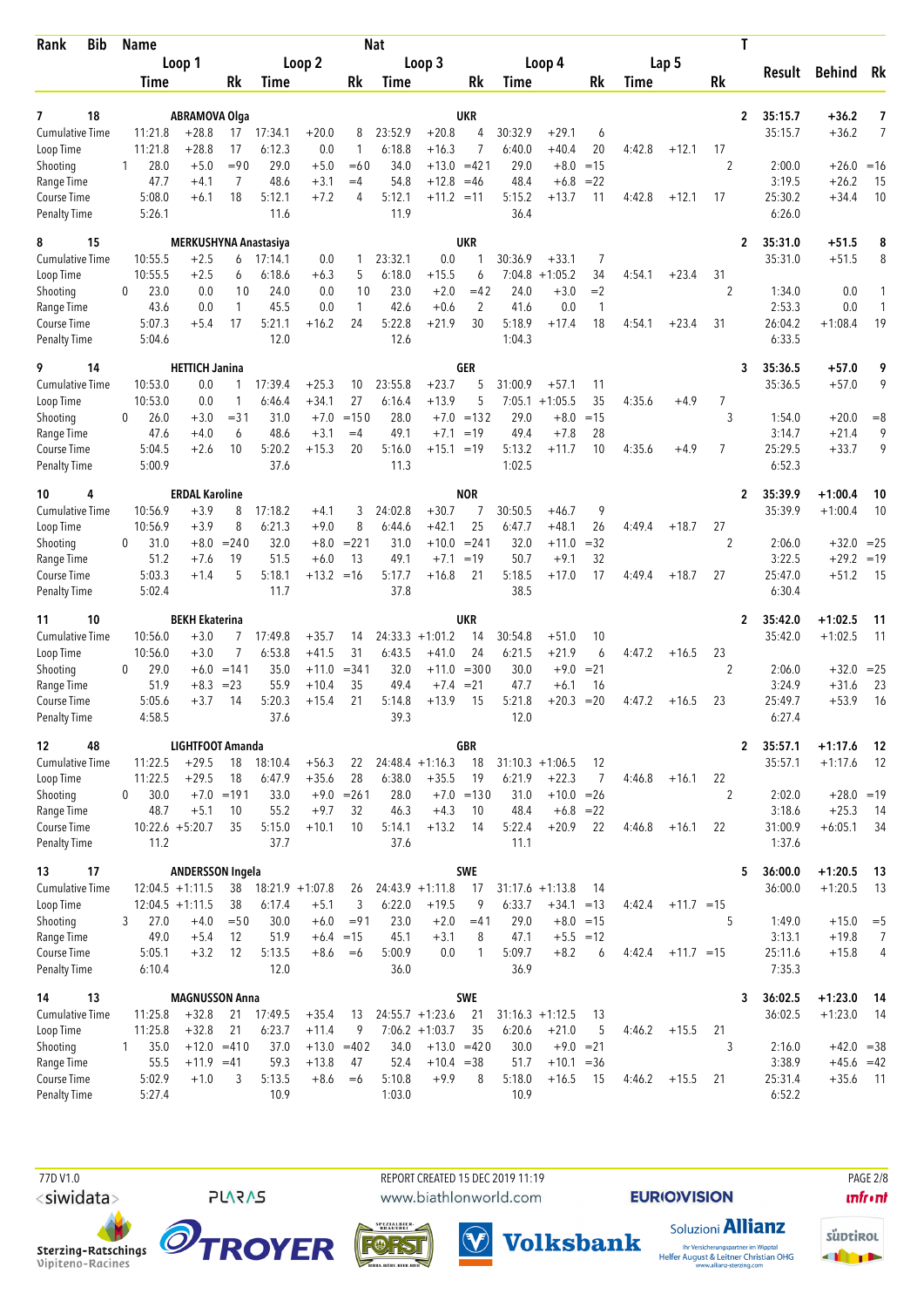| <b>Bib</b><br>Rank                  |              | <b>Name</b>        |                               |                |                   |                                         |               | <b>Nat</b>       |                                        |                     |                  |                                    |                 |        |              | Τ              |                   |                         |          |
|-------------------------------------|--------------|--------------------|-------------------------------|----------------|-------------------|-----------------------------------------|---------------|------------------|----------------------------------------|---------------------|------------------|------------------------------------|-----------------|--------|--------------|----------------|-------------------|-------------------------|----------|
|                                     |              |                    | Loop 1                        |                |                   | Loop 2                                  |               |                  | Loop 3                                 |                     |                  | Loop 4                             |                 |        | Lap 5        |                | Result            | Behind Rk               |          |
|                                     |              | Time               |                               | Rk             | Time              |                                         | Rk            | Time             |                                        | Rk                  | Time             |                                    | Rk              | Time   |              | Rk             |                   |                         |          |
| 54<br>15                            |              |                    | <b>SKOTTHEIM Johanna</b>      |                |                   |                                         |               |                  |                                        | <b>SWE</b>          |                  |                                    |                 |        |              | 4              | 36:05.3           | $+1:25.8$               | 15       |
| <b>Cumulative Time</b>              |              | 11:47.4            | $+54.4$                       | 32             |                   | $19:12.9 + 1:58.8$                      | 40            |                  | $25:15.4 +1:43.3$                      | 24                  |                  | $31:22.9 +1:19.1$                  | 15              |        |              |                | 36:05.3           | $+1:25.8$               | 15       |
| Loop Time                           |              | 11:47.4            | $+54.4$                       | 32             | 7:25.5            | $+1:13.2$                               | 47            | 6:02.5           | 0.0                                    | $\mathbf{1}$        | 6:07.5           | $+7.9$                             | 3               | 4:42.4 | $+11.7 = 15$ |                |                   |                         |          |
| Shooting                            | 1            | 42.0               | $+19.0$                       | 533            | 31.0              | $+7.0$                                  | $=150$        | 22.0             | $+1.0$                                 | $=20$               | 25.0             | $+4.0$                             | $=$ 5           |        |              | 4              | 2:00.0            | $+26.0 = 16$            |          |
| Range Time<br>Course Time           |              | 57.6               | $+14.0$<br>$10:13.2 + 5:11.3$ | 50<br>32       | 51.0<br>5:04.9    | $+5.5$<br>0.0                           | 12<br>1       | 43.3<br>5:06.8   | $+1.3$<br>$+5.9$                       | 3<br>$\overline{4}$ | 43.8<br>5:12.0   | $+2.2$<br>$+10.5$                  | 5<br>7          | 4:42.4 | $+11.7 = 15$ |                | 3:15.7<br>30:19.3 | $+22.4$<br>$+5:23.5$    | 11<br>31 |
| <b>Penalty Time</b>                 |              | 36.6               |                               |                | 1:29.6            |                                         |               | 12.4             |                                        |                     | 11.7             |                                    |                 |        |              |                | 2:30.3            |                         |          |
| 16<br>43                            |              |                    | <b>VOIGT Vanessa</b>          |                |                   |                                         |               |                  |                                        | GER                 |                  |                                    |                 |        |              | 0              | 36:10.7           | $+1:31.2$               | 16       |
| <b>Cumulative Time</b>              |              | 11:38.7            | $+45.7$                       | 29             | 18:22.3           | $+1:08.2$                               | 27            |                  | $24:53.6 + 1:21.5$                     | 20                  |                  | $31:32.2 + 1:28.4$                 | 18              |        |              |                | 36:10.7           | $+1:31.2$               | 16       |
| Loop Time                           |              | 11:38.7            | $+45.7$                       | 29             | 6:43.6            | $+31.3$                                 | 23            | 6:31.3           | $+28.8$                                | 13                  | 6:38.6           | $+39.0$                            | 18              | 4:38.5 | $+7.8$       | 11             |                   |                         |          |
| Shooting                            | 0            | 38.0               | $+15.0$                       | $= 500$        | 51.0              | $+27.0$                                 | 570           | 40.0             | $+19.0$                                | 560                 | 47.0             | $+26.0$                            | 56              |        |              | $\mathbf{0}$   | 2:56.0            | $+1:22.0$               | 56       |
| Range Time<br>Course Time           |              | 57.1               | $+13.5$<br>$10:29.5 + 5:27.6$ | $=46$<br>41    | 1:08.9<br>5:23.3  | $+23.4$<br>$+18.4$                      | 55<br>28      | 1:00.1<br>5:20.2 | $+18.1$<br>$+19.3 = 25$                | 56                  | 1:04.1<br>5:23.8 | $+22.5$<br>$+22.3$                 | 56<br>26        | 4:38.5 | $+7.8$       | 11             | 4:10.2<br>31:15.3 | $+1:16.9$<br>$+6:19.5$  | 54<br>35 |
| <b>Penalty Time</b>                 |              | 12.1               |                               |                | 11.4              |                                         |               | 11.0             |                                        |                     | 10.7             |                                    |                 |        |              |                | 45.2              |                         |          |
| 17<br>6                             |              |                    | <b>SHEVNINA Polina</b>        |                |                   |                                         |               |                  |                                        | RUS                 |                  |                                    |                 |        |              | 3              | 36:12.7           | $+1:33.2$               | 17       |
| <b>Cumulative Time</b>              |              | 10:53.6            | $+0.6$                        | 2              | 17:26.8           | $+12.7$                                 | 6             | 24:09.1          | $+37.0$                                | 11                  | 31:29.0          | $+1:25.2$                          | 16              |        |              |                | 36:12.7           | $+1:33.2$               | 17       |
| Loop Time                           |              | 10:53.6            | $+0.6$                        | $\overline{2}$ | 6:33.2            | $+20.9$                                 | 15            | 6:42.3           | $+39.8$                                | 22                  | 7:19.9           | $+1:20.3$                          | 40              | 4:43.7 | $+13.0$      | 18             |                   |                         |          |
| Shooting                            | $\bf{0}$     | 33.0               | $+10.0$                       | $= 310$        | 40.0              | $+16.0$                                 | 511<br>$=45$  | 32.0             | $+11.0$                                | $= 302$             | 31.0             | $+10.0$                            | $= 26$          |        |              | 3              | 2:16.0            | $+42.0 = 38$            |          |
| Range Time<br>Course Time           |              | 53.5<br>5:02.4     | $+9.9$<br>$+0.5$              | 33<br>2        | 58.7<br>5:22.4    | $+13.2$<br>$+17.5$                      | 25            | 52.4<br>5:12.3   | $+10.4$<br>$+11.4$                     | $=38$<br>13         | 51.3<br>5:24.0   | $+9.7$<br>$+22.5$                  | 35<br>27        | 4:43.7 | $+13.0$      | 18             | 3:35.9<br>25:44.8 | $+42.6$<br>$+49.0$      | 40<br>14 |
| <b>Penalty Time</b>                 |              | 4:57.7             |                               |                | 12.1              |                                         |               | 37.6             |                                        |                     | 1:04.6           |                                    |                 |        |              |                | 6:52.0            |                         |          |
| 29<br>18                            |              |                    | JAKIELA Joanna                |                |                   |                                         |               |                  |                                        | POL                 |                  |                                    |                 |        |              | 4              | 36:13.0           | $+1:33.5$               | 18       |
| <b>Cumulative Time</b>              |              | 10:57.9            | $+4.9$                        | 10             | 17:24.2           | $+10.1$                                 | 5             | 24:06.2          | $+34.1$                                | 10                  |                  | $31:38.4 +1:34.6$                  | 20              |        |              |                | 36:13.0           | $+1:33.5$               | 18       |
| Loop Time                           |              | 10:57.9            | $+4.9$                        | 10             | 6:26.3            | $+14.0$                                 | 12            | 6:42.0           | $+39.5$                                | 21                  |                  | $7:32.2 +1:32.6$                   | 42              | 4:34.6 | $+3.9$       | 5              |                   |                         |          |
| Shooting<br>Range Time              | 0            | 30.0<br>49.6       | $+7.0$<br>$+6.0$              | $=190$<br>14   | 32.0<br>54.8      | $+8.0$<br>$+9.3$                        | $= 221$<br>30 | 27.0<br>46.9     | $+6.0$<br>$+4.9$                       | $=113$<br>12        | 30.0<br>48.3     | $+9.0$<br>$+6.7$                   | $= 21$<br>$=20$ |        |              | 4              | 1:59.0<br>3:19.6  | $+25.0 = 14$<br>$+26.3$ | 16       |
| Course Time                         |              | 5:11.8             | $+9.9$                        | 23             | 5:19.1            | $+14.2$                                 | 18            | 5:15.8           | $+14.9 = 17$                           |                     | 5:15.6           | $+14.1$                            | 13              | 4:34.6 | $+3.9$       | 5              | 25:36.9           | $+41.1$                 | 12       |
| <b>Penalty Time</b>                 |              | 4:56.5             |                               |                | 12.4              |                                         |               | 39.3             |                                        |                     | 1:28.3           |                                    |                 |        |              |                | 7:16.5            |                         |          |
| 36<br>19                            |              |                    | <b>MEINEN Susanna</b>         |                |                   |                                         |               |                  |                                        | SUI                 |                  |                                    |                 |        |              | 4              | 36:15.4           | $+1:35.9$               | 19       |
| <b>Cumulative Time</b>              |              | 11:15.3            | $+22.3$                       | 12             | 17:59.5           | $+45.4$                                 | 17            |                  | $25:05.1 + 1:33.0$                     | 22                  | 31:40.4          | $+1:36.6$                          | 21              |        |              |                | 36:15.4           | $+1:35.9$               | 19       |
| Loop Time<br>Shooting               | 0            | 11:15.3<br>32.0    | $+22.3$<br>$+9.0$             | 12<br>$= 271$  | 6:44.2<br>35.0    | $+31.9$<br>$+11.0$                      | 25<br>$= 342$ | 33.0             | $7:05.6 +1:03.1$<br>$+12.0$            | 34<br>$= 371$       | 6:35.3<br>31.0   | $+35.7$<br>$+10.0$                 | 16<br>$=26$     | 4:35.0 | $+4.3$       | 6<br>4         | 2:11.0            | $+37.0 = 33$            |          |
| Range Time                          |              | 53.3               | $+9.7$                        | $= 31$         | 57.0              | $+11.5$                                 | 40            | 50.1             | $+8.1$                                 | $=26$               | 50.5             | $+8.9$                             | 31              |        |              |                | 3:30.9            | $+37.6$                 | 34       |
| Course Time                         |              |                    | $10:09.6 + 5:07.7$            | 30             | 5:09.3            | $+4.4$                                  | 2             | 5:10.6           | $+9.7$                                 | 7                   | 5:07.7           | $+6.2$                             | 3               | 4:35.0 | $+4.3$       | 6              | 30:12.2           | $+5:16.4$               | 30       |
| <b>Penalty Time</b>                 |              | 12.4               |                               |                | 37.9              |                                         |               | 1:04.9           |                                        |                     | 37.1             |                                    |                 |        |              |                | 2:32.3            |                         |          |
| 20<br>24                            |              |                    | <b>BEGUE Myrtille</b>         |                |                   |                                         |               |                  |                                        | <b>FRA</b>          |                  |                                    |                 |        |              | 4              | 36:21.9           | $+1:42.4$               | 20       |
| Cumulative Time<br>Loop Time        |              | 11:31.3<br>11:31.3 | $+38.3$<br>$+38.3$            | 26<br>26       |                   | $18:50.4 + 1:36.3$<br>$7:19.1 + 1:06.8$ | 35<br>45      | 6:14.9           | $25:05.3 +1:33.2$<br>$+12.4$           | 23<br>3             | 6:45.9           | $31:51.2 +1:47.4 = 24$<br>$+46.3$  | 24              | 4:30.7 | 0.0          | $\mathbf{1}$   | 36:21.9           | $+1:42.4$               | 20       |
| Shooting                            | 1            | 34.0               | $+11.0 = 352$                 |                | 38.0              | $+14.0 = 450$                           |               | 32.0             | $+11.0$                                | $= 301$             | 37.0             | $+16.0$                            | 51              |        |              | 4              | 2:21.0            | $+47.0$                 | 45       |
| Range Time                          |              | 54.5               | $+10.9$                       | 36             | 57.9              | $+12.4$                                 | 41            | 48.3             | $+6.3$                                 | 15                  | 56.6             | $+15.0 = 46$                       |                 |        |              |                | 3:37.3            | $+44.0$                 | 41       |
| Course Time                         |              | 5:09.5             | $+7.6$                        | 20             | 5:17.5            | $+12.6$                                 | 15            | 5:15.6           | $+14.7$                                | 16                  | 5:13.1           | $+11.6$                            | 9               | 4:30.7 | 0.0          | 1              | 25:26.4           | $+30.6$                 | 6        |
| <b>Penalty Time</b>                 |              | 5:27.3             |                               |                | 1:03.7            |                                         |               | 11.0             |                                        |                     | 36.2             |                                    |                 |        |              |                | 7:18.2            |                         |          |
| 21<br>21                            |              |                    | <b>KAZAKEVICH Irina</b>       |                |                   |                                         |               |                  |                                        | <b>RUS</b>          |                  |                                    |                 |        |              | 5              | 36:23.2           | $+1:43.7$               | 21       |
| <b>Cumulative Time</b><br>Loop Time |              | 11:24.5<br>11:24.5 | $+31.5$<br>$+31.5$            | 19<br>19       | 18:03.3<br>6:38.8 | $+49.2$<br>$+26.5$                      | 18<br>20      |                  | $25:16.9 + 1:44.8$<br>$7:13.6 +1:11.1$ | 27<br>43            | 6:33.7           | $31:50.6 + 1:46.8$<br>$+34.1 = 13$ | 23              | 4:32.6 | $+1.9$       | $\overline{2}$ | 36:23.2           | $+1:43.7$               | 21       |
| Shooting                            | $\mathbf{1}$ | 33.0               | $+10.0 = 311$                 |                | 28.0              | $+4.0$                                  | $= 32$        | 39.0             | $+18.0$                                | 551                 | 32.0             | $+11.0 = 32$                       |                 |        |              | 5              | 2:12.0            | $+38.0$                 | 36       |
| Range Time                          |              | 57.2               | $+13.6$                       | 48             | 47.5              | $+2.0$                                  | 3             | 56.8             | $+14.8 = 51$                           |                     | 47.4             | $+5.8$                             | 15              |        |              |                | 3:28.9            | $+35.6$                 | 30       |
| Course Time                         |              | 5:04.6             | $+2.7$                        | 11             | 5:12.6            | $+7.7$                                  | 5             | 5:12.1           | $+11.2 = 11$                           |                     | 5:09.1           | $+7.6$                             | 4               | 4:32.6 | $+1.9$       | 2              | 25:11.0           | $+15.2$                 | 3        |
| <b>Penalty Time</b>                 |              | 5:22.7             |                               |                | 38.7              |                                         |               | 1:04.7           |                                        |                     | 37.2             |                                    |                 |        |              |                | 7:43.3            |                         |          |
| 16<br>22                            |              |                    | <b>JEANMONNOT Lou</b>         |                |                   |                                         |               |                  |                                        | <b>FRA</b>          |                  |                                    |                 |        |              | $\mathbf{2}$   | 36:25.8           | $+1:46.3$               | 22       |
| <b>Cumulative Time</b><br>Loop Time |              | 11:04.3<br>11:04.3 | $+11.3$<br>$+11.3$            | 11<br>11       | 17:40.2<br>6:35.9 | $+26.1$<br>$+23.6$                      | 11<br>19      | 6:54.0           | $24:34.2 +1:02.1$<br>$+51.5$           | 15<br>28            | 6:56.8           | $31:31.0 + 1:27.2$<br>$+57.2$      | 17<br>30        | 4:54.8 | $+24.1$      | 33             | 36:25.8           | $+1:46.3$               | 22       |
| Shooting                            | 0            | 28.0               | $+5.0$                        | $=90$          | 34.0              |                                         | $+10.0 = 301$ | 33.0             | $+12.0 = 371$                          |                     | 31.0             | $+10.0 = 26$                       |                 |        |              | $\overline{2}$ | 2:06.0            | $+32.0 = 25$            |          |
| Range Time                          |              | 48.4               | $+4.8$                        | 9              | 55.1              | $+9.6$                                  | 31            | 50.8             | $+8.8 = 30$                            |                     | 49.0             | $+7.4$                             | 26              |        |              |                | 3:23.3            | $+30.0$                 | -21      |
| Course Time                         |              | 5:06.6             | $+4.7$                        | 16             | 5:28.7            | $+23.8$                                 | 35            | 5:25.4           | $+24.5$                                | 32                  | 5:28.7           | $+27.2$                            | 31              | 4:54.8 | $+24.1$      | 33             | 26:24.2           | $+1:28.4$               | 24       |
| <b>Penalty Time</b>                 |              | 5:09.3             |                               |                | 12.1              |                                         |               | 37.8             |                                        |                     | 39.1             |                                    |                 |        |              |                | 6:38.3            |                         |          |

 77D V1.0 REPORT CREATED 15 DEC 2019 11:19 PAGE 3/8www.biathlonworld.com

 $(\blacktriangledown)$ 

**EURIOVISION** 

**unfront** 





**PLARAS** 





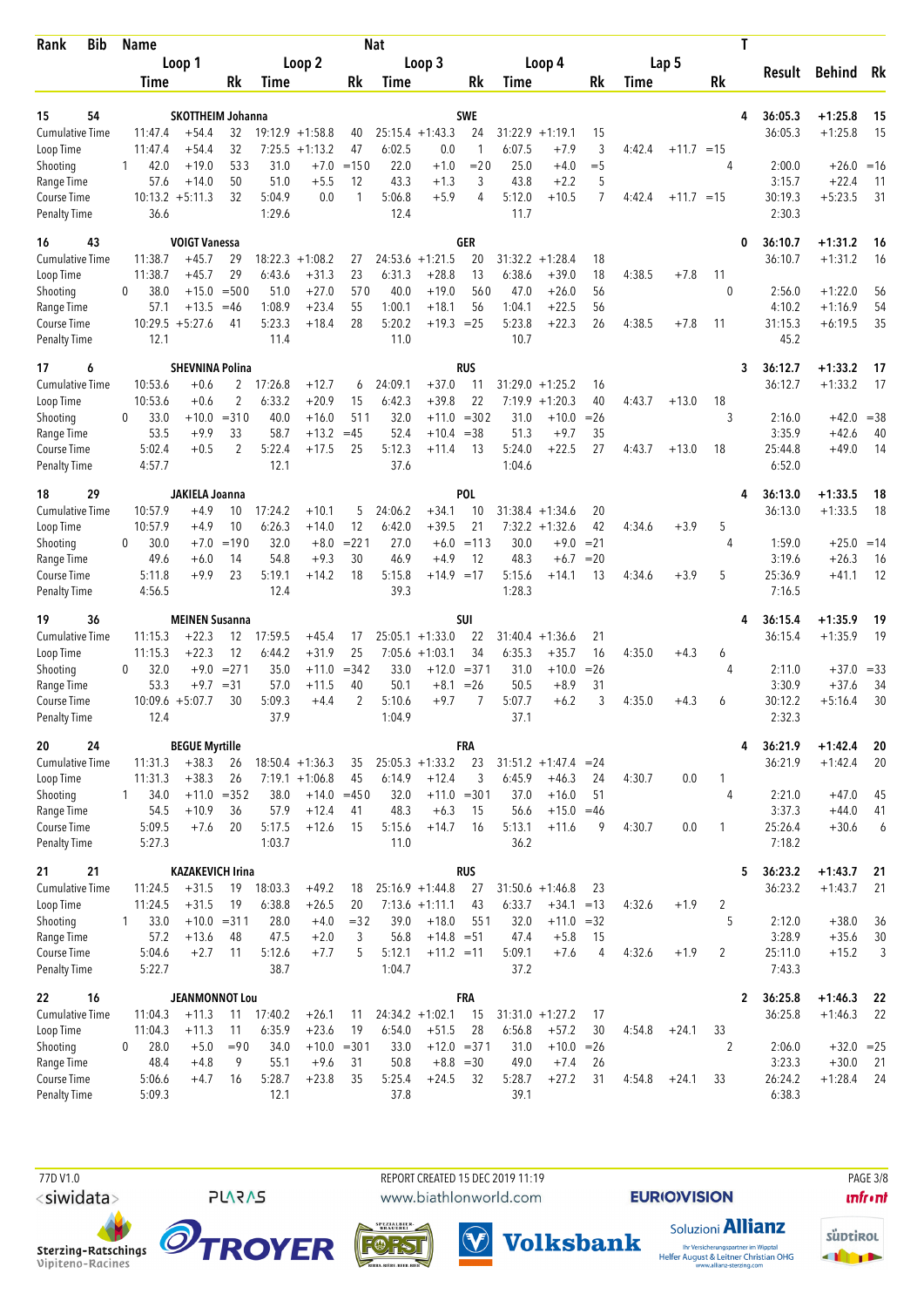| <b>Bib</b><br>Rank                  | Name                        |                                          |               |                   |                               |                 | <b>Nat</b>        |                               |                     |                   |                                        |              |        |         |           | T            |                    |                      |                |
|-------------------------------------|-----------------------------|------------------------------------------|---------------|-------------------|-------------------------------|-----------------|-------------------|-------------------------------|---------------------|-------------------|----------------------------------------|--------------|--------|---------|-----------|--------------|--------------------|----------------------|----------------|
|                                     |                             | Loop 1                                   |               |                   | Loop 2                        |                 |                   | Loop 3                        |                     |                   | Loop 4                                 |              |        | Lap 5   |           |              | Result             | <b>Behind</b>        | Rk             |
|                                     | Time                        |                                          | Rk            | Time              |                               | Rk              | Time              |                               | Rk                  | Time              |                                        | Rk           | Time   |         | <b>Rk</b> |              |                    |                      |                |
| 28<br>23                            |                             | <b>ENODD Jenny</b>                       |               |                   |                               |                 |                   |                               | <b>NOR</b>          |                   |                                        |              |        |         |           | 2            | 36:27.3            | $+1:47.8$            | 23             |
| Cumulative Time                     | 11:15.9                     | $+22.9$                                  | 13            | 18:10.0           | $+55.9$                       | 21              | 24:32.8           | $+1:00.7$                     | 13                  | 31:36.3           | $+1:32.5$                              | 19           |        |         |           |              | 36:27.3            | $+1:47.8$            | 23             |
| Loop Time                           | 11:15.9                     | $+22.9$                                  | 13            | 6:54.1            | $+41.8$                       | 33              | 6:22.8            | $+20.3$                       | 10                  | 7:03.5            | $+1:03.9$                              | 32           | 4:51.0 | $+20.3$ | 28        |              |                    |                      |                |
| Shooting                            | 33.0<br>$\Omega$            | $+10.0$                                  | $= 311$       | 33.0              | $+9.0$                        | $= 260$         | 33.0              |                               | $+12.0 = 371$       | 39.0              | $+18.0$                                | $= 53$       |        |         | 2         |              | 2:18.0             | $+44.0$              | 42             |
| Range Time<br>Course Time           | 51.5<br>5:16.1              | $+7.9$<br>$+14.2$                        | $= 21$<br>28  | 54.1<br>5:22.6    | $+8.6$<br>$+17.7$             | 25<br>$=26$     | 55.3<br>5:15.8    | $+13.3$<br>$+14.9 = 17$       | 49                  | 1:01.1<br>5:25.5  | $+19.5$<br>$+24.0$                     | 53<br>29     | 4:51.0 | $+20.3$ | 28        |              | 3:42.0<br>26:11.0  | $+48.7$<br>$+1:15.2$ | 46<br>21       |
| <b>Penalty Time</b>                 | 5:08.3                      |                                          |               | 37.4              |                               |                 | 11.7              |                               |                     | 36.9              |                                        |              |        |         |           |              | 6:34.3             |                      |                |
| 24<br>8                             |                             | <b>BENED Camille</b>                     |               |                   |                               |                 |                   |                               | <b>FRA</b>          |                   |                                        |              |        |         |           | 3            | 36:35.4            | $+1:55.9$            | 24             |
| <b>Cumulative Time</b>              | 11:30.3                     | $+37.3$                                  | 24            | 17:56.0           | +41.9                         | 15              |                   | $25:15.5 + 1:43.4$            | 25                  | 31:43.0           | $+1:39.2$                              | 22           |        |         |           |              | 36:35.4            | $+1:55.9$            | 24             |
| Loop Time                           | 11:30.3                     | $+37.3$                                  | 24            | 6:25.7            | $+13.4$                       | 11              |                   | $7:19.5 + 1:17.0$             | 45                  | 6:27.5            | +27.9                                  | 10           | 4:52.4 | $+21.7$ | 30        |              |                    |                      |                |
| Shooting<br>Range Time              | 31.0<br>1<br>51.0           | $+8.0$<br>$+7.4$                         | $= 240$<br>17 | 31.0<br>50.5      | $+7.0$<br>$+5.0$              | $=152$<br>$=10$ | 32.0<br>52.7      | $+10.7$                       | $+11.0 = 300$<br>40 | 28.0<br>48.1      | $+7.0$<br>$+6.5$                       | $=11$<br>19  |        |         | 3         |              | 2:02.0<br>3:22.3   | $+28.0$<br>$+29.0$   | $=19$<br>18    |
| Course Time                         | 5:03.6                      | $+1.7$                                   | 6             | 5:24.1            | $+19.2$                       | 31              | 5:21.5            | $+20.6 = 28$                  |                     | 5:28.0            | $+26.5$                                | 30           | 4:52.4 | $+21.7$ | 30        |              | 26:09.6            | $+1:13.8$            | 20             |
| <b>Penalty Time</b>                 | 5:35.7                      |                                          |               | 11.1              |                               |                 | 1:05.3            |                               |                     | 11.4              |                                        |              |        |         |           |              | 7:03.5             |                      |                |
| 12<br>25                            |                             | LIEN Ida                                 |               |                   |                               |                 |                   |                               | <b>NOR</b>          |                   |                                        |              |        |         |           | 5            | 36:39.2            | $+1:59.7$            | 25             |
| <b>Cumulative Time</b><br>Loop Time | 10:57.3<br>10:57.3          | $+4.3$<br>$+4.3$                         | 9<br>9        | 18:13.3<br>7:16.0 | $+59.2$<br>$+1:03.7$          | 24<br>43        | 25:18.5<br>7:05.2 | $+1:46.4$<br>$+1:02.7$        | 28<br>33            | 32:03.2<br>6:44.7 | $+1:59.4$<br>$+45.1$                   | 27<br>22     | 4:36.0 | $+5.3$  | 8         |              | 36:39.2            | $+1:59.7$            | 25             |
| Shooting                            | 30.0<br>0                   | $+7.0$                                   | $=192$        | 33.0              | $+9.0$                        | $= 262$         | 32.0              | $+11.0$                       | $= 301$             | 32.0              | $+11.0$                                | $=32$        |        |         | 5         |              | 2:07.0             | $+33.0 = 29$         |                |
| Range Time                          | 51.9                        | $+8.3$                                   | $= 23$        | 53.4              | $+7.9$                        | 24              | 49.7              | $+7.7$                        | 24                  | 50.8              | $+9.2$                                 | 33           |        |         |           |              | 3:25.8             | $+32.5$              | 25             |
| Course Time                         | 5:08.6                      | $+6.7$                                   | 19            | 5:17.1            | $+12.2$                       | 13              | 5:10.1            | $+9.2$                        | 6                   | 5:15.5            | $+14.0$                                | 12           | 4:36.0 | $+5.3$  | 8         |              | 25:27.3            | $+31.5$              | 7              |
| <b>Penalty Time</b>                 | 4:56.8                      |                                          |               | 1:05.5            |                               |                 | 1:05.4            |                               |                     | 38.4              |                                        |              |        |         |           |              | 7:46.1             |                      |                |
| 26<br>45                            |                             | <b>CARRARA Michela</b>                   |               |                   |                               |                 |                   |                               | IΤA                 |                   |                                        |              |        |         |           |              | 36:44.4            | $+2:04.9$            | 26             |
| <b>Cumulative Time</b>              | 11:19.3                     | $+26.3$                                  | 16            | 18:08.5           | $+54.4$                       | 20              |                   | $24:51.9 +1:19.8$             | 19                  |                   | $32:02.7 +1:58.9$                      | 26           |        |         |           |              | 36:44.4            | $+2:04.9$            | 26             |
| Loop Time<br>Shooting               | 11:19.3<br>36.0<br>$\Omega$ | $+26.3$<br>$+13.0$                       | 16<br>$=461$  | 6:49.2<br>38.0    | $+36.9$<br>+14.0              | 30<br>$= 451$   | 6:43.4<br>35.0    | $+40.9$<br>$+14.0$            | 23<br>$=482$        | 7:10.8<br>33.0    | $+1:11.2$<br>$+12.0$                   | 38<br>$=37$  | 4:41.7 | $+11.0$ | 14<br>4   |              | 2:22.0             | $+48.0 = 46$         |                |
| Range Time                          | 55.5                        | $+11.9$                                  | $=41$         | 58.1              | $+12.6$                       | 43              | 56.8              | $+14.8$                       | $= 51$              | 53.7              | $+12.1$                                | $=42$        |        |         |           |              | 3:44.1             | $+50.8$              | 47             |
| Course Time                         |                             | $10:12.5 + 5:10.6$                       | 31            | 5:11.9            | $+7.0$                        | 3               | 5:08.3            | $+7.4$                        | 5                   | 5:12.8            | $+11.3$                                | 8            | 4:41.7 | $+11.0$ | 14        |              | 30:27.2            | $+5:31.4$            | 32             |
| Penalty Time                        | 11.3                        |                                          |               | 39.2              |                               |                 | 38.3              |                               |                     | 1:04.3            |                                        |              |        |         |           |              | 2:33.1             |                      |                |
| 37<br>27                            |                             | <b>PHANEUF Madeleine</b>                 |               |                   |                               |                 |                   |                               | <b>USA</b>          |                   |                                        |              |        |         |           | 1            | 36:53.2            | $+2:13.7$            | 27             |
| <b>Cumulative Time</b><br>Loop Time |                             | $12:10.1 + 1:17.1$<br>$12:10.1 + 1:17.1$ | 41<br>41      | 6:33.9            | $18:44.0 + 1:29.9$<br>$+21.6$ | 32<br>17        | 6:35.2            | $25:19.2 + 1:47.1$<br>$+32.7$ | 29<br>17            | 6:32.0            | $31:51.2 +1:47.4$<br>$+32.4$           | $= 24$<br>12 | 5:02.0 | $+31.3$ | 42        |              | 36:53.2            | $+2:13.7$            | 27             |
| Shooting                            | 27.0<br>1                   | $+4.0$                                   | $=$ 50        | 29.0              | $+5.0$                        | $=60$           | 21.0              | 0.0                           | 10                  | 24.0              | $+3.0$                                 | $=2$         |        |         | 1         |              | 1:41.0             | $+7.0$               | $\overline{2}$ |
| Range Time                          | 46.3                        | $+2.7$                                   | $=$ 3         | 46.9              | $+1.4$                        | $\overline{2}$  | 42.0              | 0.0                           | 1                   | 42.0              | $+0.4$                                 | $=2$         |        |         |           |              | 2:57.2             | $+3.9$               | $\overline{2}$ |
| Course Time                         |                             | $10:43.7 + 5:41.8$                       | 49            | 5:35.0            | $+30.1$                       | 45              | 5:40.7            | $+39.8$                       | 50                  | 5:38.1            | $+36.6$                                | 42           | 5:02.0 | $+31.3$ | 42        |              | 32:39.5            | $+7:43.7$            | 48             |
| <b>Penalty Time</b>                 | 40.1                        |                                          |               | 12.0              |                               |                 | 12.5              |                               |                     | 11.9              |                                        |              |        |         |           |              | 1:16.5             |                      |                |
| 35<br>28                            |                             | <b>BEILMANN Meril</b>                    |               |                   |                               |                 |                   |                               | <b>EST</b>          |                   |                                        |              |        |         |           | 3            | 36:55.2            | $+2:15.7$            | 28             |
| <b>Cumulative Time</b><br>Loop Time |                             | $11:57.1 + 1:04.1$<br>$11:57.1 + 1:04.1$ | 34<br>34      | 6:58.4            | $18:55.5 + 1:41.4$<br>$+46.1$ | 36<br>35        | 6:48.7            | $25:44.2 + 2:12.1$<br>$+46.2$ | 34<br>27            | 6:22.4            | $32:06.6 + 2:02.8$<br>$+22.8$          | 28<br>8      | 4:48.6 | $+17.9$ | 26        |              | 36:55.2            | $+2:15.7$            | 28             |
| Shooting                            | 31.0<br>1.                  |                                          | $+8.0 = 241$  | 32.0              |                               | $+8.0 = 221$    | 28.0              |                               | $+7.0 = 130$        | 28.0              | $+7.0 = 11$                            |              |        |         | 3         |              | 1:59.0             | $+25.0 = 14$         |                |
| Range Time                          | 51.4                        | $+7.8$                                   | 20            | 54.3              |                               | $+8.8 = 26$     | 48.4              |                               | $+6.4 = 16$         | 47.1              | $+5.5 = 12$                            |              |        |         |           |              | 3:21.2             | $+27.9$              | 17             |
| Course Time                         |                             | $10:25.9 + 5:24.0$                       | 39            | 5:24.7            | $+19.8$                       | 32              | 5:20.9            | $+20.0$                       | 27                  | 5:21.8            | $+20.3 = 20$                           |              | 4:48.6 | $+17.9$ | 26        |              | 31:21.9            | $+6:26.1$            | 36             |
| <b>Penalty Time</b>                 | 39.8                        |                                          |               | 39.4              |                               |                 | 39.4              |                               |                     | 13.5              |                                        |              |        |         |           |              | 2:12.1             |                      |                |
| 30<br>29                            |                             | <b>CHAUVEAU Sophie</b>                   |               |                   |                               |                 |                   |                               | <b>FRA</b>          |                   |                                        |              |        |         |           | 5            | 37:05.7            | $+2:26.2$            | 29             |
| <b>Cumulative Time</b><br>Loop Time | 11:30.7<br>11:30.7          | $+37.7$<br>$+37.7$                       | 25<br>25      | 17:57.3<br>6:26.6 | $+43.2$<br>$+14.3$            | 16<br>13        | 6:46.1            | $24:43.4 +1:11.3$<br>$+43.6$  | 16<br>26            |                   | $32:29.6 + 2:25.8$<br>$7:46.2 +1:46.6$ | 32<br>47     | 4:36.1 | $+5.4$  | 9         |              | 37:05.7            | $+2:26.2$            | 29             |
| Shooting                            | 37.0<br>$\mathbf{1}$        | $+14.0$                                  | $=480$        | 38.0              |                               | $+14.0 = 451$   | 32.0              |                               | $+11.0 = 303$       | 38.0              | $+17.0$                                | 52           |        |         | 5         |              | 2:25.0             | $+51.0$              | 50             |
| Range Time                          | 55.6                        | $+12.0$                                  | 43            | 58.4              | $+12.9$                       | 44              | 50.4              | $+8.4$                        | 29                  | 56.9              | $+15.3$                                | $=49$        |        |         |           |              | 3:41.3             | $+48.0$              | 45             |
| Course Time                         | 5:10.1                      | $+8.2$                                   | 21            | 5:16.9            | $+12.0$                       | 12              | 5:18.7            | $+17.8$                       | 23                  | 5:20.2            | $+18.7$                                | 19           | 4:36.1 | $+5.4$  | 9         |              | 25:42.0            | $+46.2$              | 13             |
| <b>Penalty Time</b>                 | 5:25.0                      |                                          |               | 11.3              |                               |                 | 37.0              |                               |                     | 1:29.1            |                                        |              |        |         |           |              | 7:42.4             |                      |                |
| 32<br>30<br><b>Cumulative Time</b>  | 11:38.6                     | <b>STEINER Tamara</b><br>$+45.6$         |               | 18:11.9           | $+57.8$                       |                 |                   | $25:39.8 + 2:07.7$            | <b>AUT</b><br>32    |                   | $32:15.3 + 2:11.5$                     | 30           |        |         |           | $\mathbf{2}$ | 37:06.4<br>37:06.4 | $+2:26.9$            | 30<br>30       |
| Loop Time                           | 11:38.6                     | $+45.6$                                  | 28<br>28      | 6:33.3            | $+21.0$                       | 23<br>16        |                   | $7:27.9$ +1:25.4              | 48                  | 6:35.5            | $+35.9$                                | 17           | 4:51.1 | $+20.4$ | 29        |              |                    | $+2:26.9$            |                |
| Shooting                            | 34.0<br>0                   |                                          | $+11.0 = 350$ | 33.0              |                               | $+9.0 = 262$    | 30.0              |                               | $+9.0 = 220$        | 30.0              | $+9.0$                                 | $= 21$       |        |         | 2         |              | 2:07.0             | $+33.0 = 29$         |                |
| Range Time                          | 51.5                        |                                          | $+7.9$ = 21   | 51.9              |                               | $+6.4 = 15$     | 52.1              | $+10.1$                       | 37                  | 50.1              | $+8.5$                                 | 30           |        |         |           |              | 3:25.6             | $+32.3$              | -24            |
| Course Time                         |                             | $10:33.4 + 5:31.5$                       | 43            | 5:29.2            | $+24.3 = 36$                  |                 | 5:26.1            | $+25.2$                       | 33                  | 5:32.8            | $+31.3$                                | 37           | 4:51.1 | $+20.4$ | 29        |              | 31:52.6            | $+6:56.8$            | 38             |
| <b>Penalty Time</b>                 | 13.7                        |                                          |               | 12.2              |                               |                 | 1:09.7            |                               |                     | 12.6              |                                        |              |        |         |           |              | 1:48.2             |                      |                |

Sterzing-Ratschings<br>Vipiteno-Racines

**PLARAS** 

**TROYER** 

 77D V1.0 REPORT CREATED 15 DEC 2019 11:19 PAGE 4/8www.biathlonworld.com

 $(\blacktriangledown)$ 

**Volksbank** 

SPEZIALBIER<br>BRAUEREI

Forst

**EURIOVISION** 

Soluzioni **Allianz** 

Ihr Versicherungspartner im Wipptal<br>Helfer August & Leitner Christian OHG<br>www.allianz-sterzing.com

**unfront** 

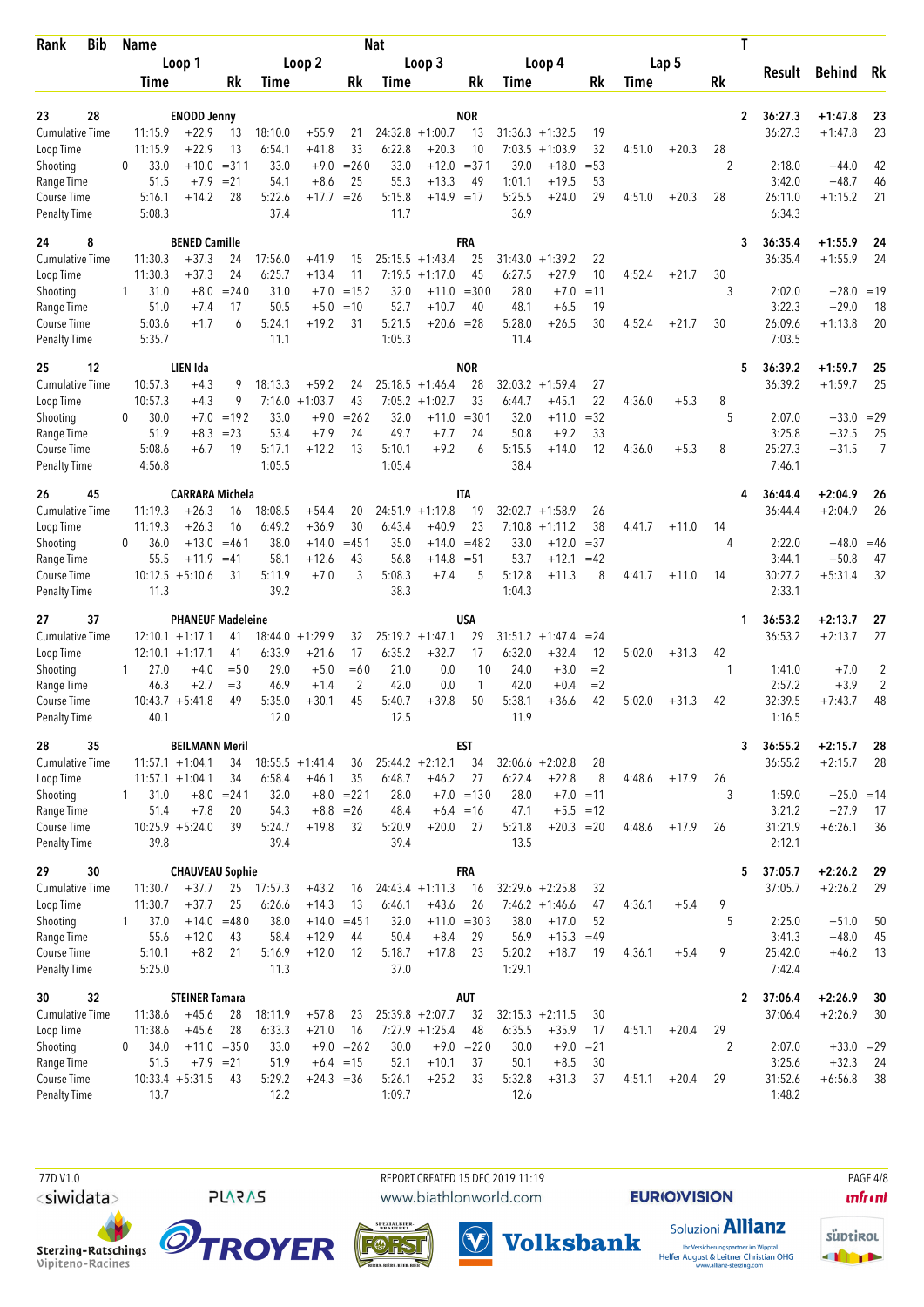| Loop 1<br>Loop 2<br>Loop 3<br>Loop 4<br>Lap 5<br>Result<br>Behind Rk<br>Rk<br>Rk<br>Rk<br>Rk<br>Rk<br>Time<br>Time<br>Time<br>Time<br>Time<br>19<br><b>BIELKINA Nadiia</b><br>UKR<br>$+2:32.2$<br>31<br>3<br>37:11.7<br>31<br><b>Cumulative Time</b><br>11:36.2<br>$+43.2$<br>$18:46.6 + 1:32.5$<br>$25:57.7 + 2:25.6$<br>36<br>32:27.3<br>$+2:23.5$<br>37:11.7<br>$+2:32.2$<br>31<br>27<br>33<br>31<br>11:36.2<br>$+43.2$<br>27<br>7:10.4<br>$+58.1$<br>40<br>$7:11.1 + 1:08.6$<br>41<br>6:29.6<br>$+30.0$<br>11<br>$+13.7$<br>20<br>Loop Time<br>4:44.4<br>32.0<br>$+9.0$<br>$= 271$<br>42.0<br>$+18.0$<br>521<br>29.0<br>$+8.0 = 170$<br>34.0<br>$+13.0$<br>$=41$<br>3<br>2:17.0<br>$+43.0$<br>Shooting<br>41<br>1<br>35<br>59.9<br>$=49$<br>50.1<br>$+8.1$<br>$=26$<br>47.2<br>3:32.5<br>$+39.2$<br>Range Time<br>55.3<br>$+11.7$<br>40<br>$+14.4$<br>$+5.6$<br>14<br>5:31.2<br>26:33.6<br>25<br>5:06.0<br>5:32.3<br>$+27.4$<br>5:39.7<br>$+38.8$<br>46<br>$+29.7$<br>35<br>20<br>$+1:37.8$<br>Course Time<br>$+4.1$<br>15<br>41<br>4:44.4<br>$+13.7$<br>38.2<br>41.3<br>11.2<br>5:34.9<br>7:05.6<br><b>Penalty Time</b><br><b>SWE</b><br>32<br>44<br><b>LUNDSTROEM Amanda</b><br>37:20.1<br>$+2:40.6$<br>2<br>32<br>11:41.9<br>$+48.9$<br>30<br>$18:43.5 + 1:29.4$<br>25:15.6<br>$+1:43.5$<br>26<br>32:09.5<br>$+2:05.7$<br>29<br>37:20.1<br>$+2:40.6$<br>32<br><b>Cumulative Time</b><br>31<br>30<br>+49.3<br>36<br>6:32.1<br>$+29.6$<br>6:53.9<br>$+54.3$<br>29<br>$+39.9$<br>49<br>Loop Time<br>11:41.9<br>$+48.9$<br>7:01.6<br>15<br>5:10.6<br>9<br>29.0<br>$+6.0$<br>$=141$<br>28.0<br>$+4.0$<br>$= 30$<br>22.0<br>$+1.0$<br>$= 21$<br>26.0<br>$+5.0$<br>2<br>1:45.0<br>3<br>Shooting<br>$\Omega$<br>$+11.0$<br>53.3<br>9<br>6<br>5<br>$+9.7$<br>$=31$<br>50.3<br>$+4.8$<br>44.5<br>$+2.5$<br>6<br>44.7<br>$+3.1$<br>3:12.8<br>$+19.5$<br>Range Time<br>5:30.0<br>$10:36.2 + 5:34.3$<br>5:30.5<br>$+25.6$<br>38<br>5:34.4<br>$+33.5$<br>$+28.5$<br>33<br>$+39.9$<br>49<br>32:21.7<br>$+7:25.9$<br>Course Time<br>45<br>40<br>5:10.6<br>46<br>39.2<br>40.8<br>13.2<br>1:45.6<br><b>Penalty Time</b><br>12.4<br><b>VOLKEN Flurina</b><br><b>SUI</b><br>37:32.6<br>$+2:53.1$<br>33<br>40<br>3<br>33<br>33<br><b>Cumulative Time</b><br>$12:24.2 + 1:31.2$<br>19:03.2<br>$+1:49.1$<br>25:35.0<br>$+2:02.9$<br>31<br>32:34.5<br>$+2:30.7$<br>33<br>37:32.6<br>$+2:53.1$<br>45<br>39<br>21<br>45<br>6:39.0<br>6:31.8<br>$+29.3$<br>14<br>6:59.5<br>$+59.9$<br>31<br>4:58.1<br>37<br>Loop Time<br>$12:24.2 + 1:31.2$<br>$+26.7$<br>$+27.4$<br>3<br>30.0<br>$=190$<br>31.0<br>$+7.0$<br>$=150$<br>35.0<br>$+14.0$<br>$= 481$<br>34.0<br>$+13.0$<br>$=41$<br>2:10.0<br>$+36.0$<br>$=31$<br>Shooting<br>$+7.0$<br>2<br>52.5<br>26<br>53.0<br>23<br>53.2<br>51.1<br>$+9.5$<br>34<br>3:29.8<br>$+36.5$<br>33<br>Range Time<br>$+8.9$<br>$+7.5$<br>$+11.2$<br>41<br>$10:25.3 + 5:23.4$<br>38<br>5:34.0<br>$+29.1$<br>42<br>5:26.6<br>$+25.7$<br>34<br>5:29.5<br>$+28.0$<br>32<br>4:58.1<br>37<br>31:53.5<br>39<br>Course Time<br>$+27.4$<br>$+6:57.7$<br>12.0<br>12.0<br>38.9<br>2:09.3<br>Penalty Time<br>1:06.4<br>34<br>5<br><b>GERBULOVA Natalia</b><br>rus<br>37:51.6<br>$+3:12.1$<br>34<br>6<br>$12:03.1 + 1:10.1$<br>$18:57.1 + 1:43.0$<br>$26:06.5 + 2:34.4$<br>32:56.0<br>$+2:52.2$<br>34<br>37:51.6<br>$+3:12.1$<br>34<br><b>Cumulative Time</b><br>37<br>37<br>37<br>32<br>$+49.9$<br>37<br>6:54.0<br>$+41.7$<br>$7:09.4 +1:06.9$<br>40<br>6:49.5<br>28<br>4:55.6<br>$+24.9$<br>34<br>Loop Time<br>$12:03.1 + 1:10.1$<br>$= 302$<br>$+12.0$<br>28.0<br>$+5.0$<br>$= 91$<br>34.0<br>$+10.0$<br>26.0<br>$+5.0$<br>$= 91$<br>33.0<br>$= 37$<br>2:01.0<br>$+27.0$<br>18<br>2<br>6<br>Shooting<br>48.9<br>$+5.3$<br>11<br>52.4<br>$+6.9$<br>$=19$<br>11<br>48.4<br>$+6.8$<br>$= 22$<br>3:16.3<br>$+23.0$<br>12<br>Range Time<br>46.6<br>$+4.6$<br>5:23.2<br>23<br>Course Time<br>5:10.6<br>$+8.7$<br>22<br>5:24.9<br>$+20.0$<br>33<br>5:19.9<br>$+19.0$<br>24<br>$+21.7$<br>4:55.6<br>$+24.9$<br>34<br>26:14.2<br>$+1:18.4$<br>23<br>36.7<br>37.9<br>8:21.1<br><b>Penalty Time</b><br>6:03.6<br>1:02.9<br>58<br><b>GROSSMAN Hallie</b><br>USA<br>38:03.1<br>$+3:23.6$<br>35<br>3<br>35<br>35<br>$12:02.9 + 1:09.9$<br>36<br>$+1:33.7$<br>$25:44.4 + 2:12.3$<br>35<br>33:15.7<br>38:03.1<br>$+3:23.6$<br><b>Cumulative Time</b><br>18:47.8<br>34<br>$+3:11.9$<br>36<br>29<br>$12:02.9 + 1:09.9$<br>36<br>6:44.9<br>$+32.6$<br>26<br>6:56.6<br>$7:31.3 +1:31.7$<br>24<br>Loop Time<br>$+54.1$<br>41<br>4:47.4<br>$+16.7$<br>$+29.0$<br>570<br>49.0<br>$+25.0$<br>551<br>$= 372$<br>$+18.0$<br>52.0<br>33.0<br>$+12.0$<br>39.0<br>$= 53$<br>3<br>2:53.0<br>$+1:19.0$<br>55<br>Shooting<br>0<br>1:10.3<br>$+26.7$<br>$+26.0$<br>57<br>$+12.0$<br>1:02.2<br>$+20.6$<br>55<br>4:18.0<br>$+1:24.7$<br>56<br>Range Time<br>$= 56$<br>1:11.5<br>54.0<br>43<br>5:20.4<br>22<br>5:23.4<br>37<br>$10:41.3 + 5:39.4$<br>$+15.5$<br>5:24.3<br>$+23.4$<br>31<br>$+21.9$<br>24<br>24<br>31:36.8<br>$+6:41.0$<br>Course Time<br>47<br>4:47.4<br>$+16.7$<br>11.3<br>13.0<br>38.3<br>1:05.7<br>2:08.3<br><b>Penalty Time</b><br><b>GER</b><br>36<br>41<br><b>HEINRICH Marie</b><br>38:10.4<br>$+3:30.9$<br>4<br>36<br><b>Cumulative Time</b><br>$12:58.1 + 2:05.1$<br>$19:37.3 + 2:23.2$<br>$26:37.6 + 3:05.5$<br>38:10.4<br>$+3:30.9$<br>51<br>45<br>41<br>$33:12.5 + 3:08.7$<br>35<br>36<br>$+35.3$<br>6:39.2<br>$+26.9$<br>22<br>7:00.3<br>6:34.9<br>Loop Time<br>$12:58.1 + 2:05.1$<br>51<br>$+57.8$<br>30<br>15<br>4:57.9<br>$+27.2$<br>36<br>35.0<br>$+6.0$<br>$= 91$<br>28.0<br>$+7.0 = 11$<br>$+30.0$<br>Shooting<br>$+12.0 = 410$<br>30.0<br>31.0<br>$+10.0 = 240$<br>4<br>2:04.0<br>23<br>3<br>3:29.4<br>$+13.5 = 46$<br>52.4<br>$+6.9$<br>$=19$<br>51.5<br>$+9.5$<br>34<br>48.4<br>$+6.8 = 22$<br>$+36.1$<br>32<br>Range Time<br>57.1<br>5:28.6<br>Course Time<br>$10:24.3 + 5:22.4$<br>5:34.3<br>$+29.4$<br>43<br>$+27.7$<br>35<br>5:34.4<br>$+32.9$<br>38<br>4:57.9<br>$+27.2$<br>36<br>31:59.5<br>$+7:03.7$<br>40<br>36<br>12.5<br>40.2<br>12.1<br><b>Penalty Time</b><br>1:36.7<br>2:41.5<br>23<br><b>CZE</b><br><b>TKADLECOVA Anna</b><br>38:17.7<br>$+3:38.2$<br>37<br>37<br>3<br><b>Cumulative Time</b><br>11:28.5<br>$+35.5$<br>23<br>$18:17.0 + 1:02.9$<br>$25:25.2 + 1:53.1$<br>30<br>38:17.7<br>$+3:38.2$<br>37<br>25<br>$33:18.6 + 3:14.8$<br>39<br>$7:08.2 +1:05.7$<br>11:28.5<br>$+35.5$<br>23<br>6:48.5<br>$+36.2$<br>29<br>39<br>$7:53.4$ +1:53.8<br>$+28.4$<br>38<br>Loop Time<br>50<br>4:59.1<br>Shooting<br>30.0<br>$+7.0 = 190$<br>34.0<br>$+10.0 = 301$<br>37.0<br>$+16.0 = 522$<br>$+13.0 = 41$<br>3<br>2:15.0<br>$+41.0$<br>0<br>34.0<br>37<br>3:38.9<br>Range Time<br>52.6<br>27<br>54.6<br>29<br>54.8<br>$+12.8 = 46$<br>56.9<br>$+15.3$<br>$+45.6 = 42$<br>$+9.0$<br>$+9.1$<br>$=49$<br>Course Time<br>5:12.8<br>$+10.9$<br>25<br>5:41.3<br>$+36.4$<br>49<br>5:34.0<br>$+33.1$<br>5:45.5<br>$+44.0$<br>4:59.1<br>$+28.4$<br>38<br>27:12.7<br>$+2:16.9$<br>-39<br>48<br>26<br><b>Penalty Time</b><br>5:23.1<br>12.6<br>39.4<br>7:26.1<br>1:11.0<br>39<br><b>KOLOMIYETS Alina</b><br><b>KAZ</b><br>38<br>38:25.1<br>$+3:45.6$<br>38<br>3<br><b>Cumulative Time</b><br>$26:07.7 + 2:35.6$<br>38<br>$33:18.1 + 3:14.3$<br>38:25.1<br>$+3:45.6$<br>$12:16.8 + 1:23.8$<br>43<br>$19:00.5 +1:46.4$<br>38<br>38<br>38<br>6:43.7<br>$+31.4$<br>$7:07.2 +1:04.7 = 36$<br>Loop Time<br>$12:16.8 + 1:23.8$<br>43<br>24<br>$7:10.4 + 1:10.8$<br>37<br>5:07.0<br>$+36.3$<br>46<br>3<br>29.0<br>29.0<br>$+8.0 = 171$<br>$+20.0$<br>Shooting<br>35.0<br>$+12.0$<br>$=410$<br>$+5.0$<br>$=61$<br>21.0<br>0.0<br>$\mathbf{1}$<br>1:54.0<br>$= 8$<br>1<br>48.9<br>3:22.5<br>$+11.1$<br>52.1<br>18<br>$+6.9$<br>46.8<br>$+5.2$<br>$+29.2 = 19$<br>Range Time<br>54.7<br>37<br>$+6.6$<br>18<br>11<br>5:38.0<br>Course Time<br>$10:41.5 + 5:39.6$<br>48<br>5:39.0<br>$+34.1$<br>48<br>$+37.1$<br>5:43.9<br>$+42.4$<br>47<br>5:07.0<br>32:49.4<br>$+7:53.6$<br>43<br>$+36.3$<br>- 50<br>46<br><b>Penalty Time</b><br>40.3<br>39.7<br>2:13.2<br>40.6<br>12.6 | <b>Bib</b><br>Rank | Name |  |  | <b>Nat</b> |  |  |  | Τ |  |  |
|-----------------------------------------------------------------------------------------------------------------------------------------------------------------------------------------------------------------------------------------------------------------------------------------------------------------------------------------------------------------------------------------------------------------------------------------------------------------------------------------------------------------------------------------------------------------------------------------------------------------------------------------------------------------------------------------------------------------------------------------------------------------------------------------------------------------------------------------------------------------------------------------------------------------------------------------------------------------------------------------------------------------------------------------------------------------------------------------------------------------------------------------------------------------------------------------------------------------------------------------------------------------------------------------------------------------------------------------------------------------------------------------------------------------------------------------------------------------------------------------------------------------------------------------------------------------------------------------------------------------------------------------------------------------------------------------------------------------------------------------------------------------------------------------------------------------------------------------------------------------------------------------------------------------------------------------------------------------------------------------------------------------------------------------------------------------------------------------------------------------------------------------------------------------------------------------------------------------------------------------------------------------------------------------------------------------------------------------------------------------------------------------------------------------------------------------------------------------------------------------------------------------------------------------------------------------------------------------------------------------------------------------------------------------------------------------------------------------------------------------------------------------------------------------------------------------------------------------------------------------------------------------------------------------------------------------------------------------------------------------------------------------------------------------------------------------------------------------------------------------------------------------------------------------------------------------------------------------------------------------------------------------------------------------------------------------------------------------------------------------------------------------------------------------------------------------------------------------------------------------------------------------------------------------------------------------------------------------------------------------------------------------------------------------------------------------------------------------------------------------------------------------------------------------------------------------------------------------------------------------------------------------------------------------------------------------------------------------------------------------------------------------------------------------------------------------------------------------------------------------------------------------------------------------------------------------------------------------------------------------------------------------------------------------------------------------------------------------------------------------------------------------------------------------------------------------------------------------------------------------------------------------------------------------------------------------------------------------------------------------------------------------------------------------------------------------------------------------------------------------------------------------------------------------------------------------------------------------------------------------------------------------------------------------------------------------------------------------------------------------------------------------------------------------------------------------------------------------------------------------------------------------------------------------------------------------------------------------------------------------------------------------------------------------------------------------------------------------------------------------------------------------------------------------------------------------------------------------------------------------------------------------------------------------------------------------------------------------------------------------------------------------------------------------------------------------------------------------------------------------------------------------------------------------------------------------------------------------------------------------------------------------------------------------------------------------------------------------------------------------------------------------------------------------------------------------------------------------------------------------------------------------------------------------------------------------------------------------------------------------------------------------------------------------------------------------------------------------------------------------------------------------------------------------------------------------------------------------------------------------------------------------------------------------------------------------------------------------------------------------------------------------------------------------------------------------------------------------------------------------------------------------------------------------------------------------------------------------------------------------------------------------------------------------------------------------------------------------------------------------------------------------------------------------------------------------------------------------------------------------------------------------------------------------------------------------------------------------------------------------------------------------------------------------------------------------------------------------------------------------------------------------------------------------------------------------------------------------------------------------------------------------------------------------------------------------------------------------------------------------------------------------------------------------------------------------------------------------------------------------------------------------------------------------------------------------------------------------------------------------------------------------------------------------------------------------------------------------------------------------------------------------------------------------------------------|--------------------|------|--|--|------------|--|--|--|---|--|--|
|                                                                                                                                                                                                                                                                                                                                                                                                                                                                                                                                                                                                                                                                                                                                                                                                                                                                                                                                                                                                                                                                                                                                                                                                                                                                                                                                                                                                                                                                                                                                                                                                                                                                                                                                                                                                                                                                                                                                                                                                                                                                                                                                                                                                                                                                                                                                                                                                                                                                                                                                                                                                                                                                                                                                                                                                                                                                                                                                                                                                                                                                                                                                                                                                                                                                                                                                                                                                                                                                                                                                                                                                                                                                                                                                                                                                                                                                                                                                                                                                                                                                                                                                                                                                                                                                                                                                                                                                                                                                                                                                                                                                                                                                                                                                                                                                                                                                                                                                                                                                                                                                                                                                                                                                                                                                                                                                                                                                                                                                                                                                                                                                                                                                                                                                                                                                                                                                                                                                                                                                                                                                                                                                                                                                                                                                                                                                                                                                                                                                                                                                                                                                                                                                                                                                                                                                                                                                                                                                                                                                                                                                                                                                                                                                                                                                                                                                                                                                                                                                                                                                                                                                                                                                                                                                                                                                                                                                                                                                                                                                                                                           |                    |      |  |  |            |  |  |  |   |  |  |
|                                                                                                                                                                                                                                                                                                                                                                                                                                                                                                                                                                                                                                                                                                                                                                                                                                                                                                                                                                                                                                                                                                                                                                                                                                                                                                                                                                                                                                                                                                                                                                                                                                                                                                                                                                                                                                                                                                                                                                                                                                                                                                                                                                                                                                                                                                                                                                                                                                                                                                                                                                                                                                                                                                                                                                                                                                                                                                                                                                                                                                                                                                                                                                                                                                                                                                                                                                                                                                                                                                                                                                                                                                                                                                                                                                                                                                                                                                                                                                                                                                                                                                                                                                                                                                                                                                                                                                                                                                                                                                                                                                                                                                                                                                                                                                                                                                                                                                                                                                                                                                                                                                                                                                                                                                                                                                                                                                                                                                                                                                                                                                                                                                                                                                                                                                                                                                                                                                                                                                                                                                                                                                                                                                                                                                                                                                                                                                                                                                                                                                                                                                                                                                                                                                                                                                                                                                                                                                                                                                                                                                                                                                                                                                                                                                                                                                                                                                                                                                                                                                                                                                                                                                                                                                                                                                                                                                                                                                                                                                                                                                                           |                    |      |  |  |            |  |  |  |   |  |  |
|                                                                                                                                                                                                                                                                                                                                                                                                                                                                                                                                                                                                                                                                                                                                                                                                                                                                                                                                                                                                                                                                                                                                                                                                                                                                                                                                                                                                                                                                                                                                                                                                                                                                                                                                                                                                                                                                                                                                                                                                                                                                                                                                                                                                                                                                                                                                                                                                                                                                                                                                                                                                                                                                                                                                                                                                                                                                                                                                                                                                                                                                                                                                                                                                                                                                                                                                                                                                                                                                                                                                                                                                                                                                                                                                                                                                                                                                                                                                                                                                                                                                                                                                                                                                                                                                                                                                                                                                                                                                                                                                                                                                                                                                                                                                                                                                                                                                                                                                                                                                                                                                                                                                                                                                                                                                                                                                                                                                                                                                                                                                                                                                                                                                                                                                                                                                                                                                                                                                                                                                                                                                                                                                                                                                                                                                                                                                                                                                                                                                                                                                                                                                                                                                                                                                                                                                                                                                                                                                                                                                                                                                                                                                                                                                                                                                                                                                                                                                                                                                                                                                                                                                                                                                                                                                                                                                                                                                                                                                                                                                                                                           |                    |      |  |  |            |  |  |  |   |  |  |
|                                                                                                                                                                                                                                                                                                                                                                                                                                                                                                                                                                                                                                                                                                                                                                                                                                                                                                                                                                                                                                                                                                                                                                                                                                                                                                                                                                                                                                                                                                                                                                                                                                                                                                                                                                                                                                                                                                                                                                                                                                                                                                                                                                                                                                                                                                                                                                                                                                                                                                                                                                                                                                                                                                                                                                                                                                                                                                                                                                                                                                                                                                                                                                                                                                                                                                                                                                                                                                                                                                                                                                                                                                                                                                                                                                                                                                                                                                                                                                                                                                                                                                                                                                                                                                                                                                                                                                                                                                                                                                                                                                                                                                                                                                                                                                                                                                                                                                                                                                                                                                                                                                                                                                                                                                                                                                                                                                                                                                                                                                                                                                                                                                                                                                                                                                                                                                                                                                                                                                                                                                                                                                                                                                                                                                                                                                                                                                                                                                                                                                                                                                                                                                                                                                                                                                                                                                                                                                                                                                                                                                                                                                                                                                                                                                                                                                                                                                                                                                                                                                                                                                                                                                                                                                                                                                                                                                                                                                                                                                                                                                                           |                    |      |  |  |            |  |  |  |   |  |  |
|                                                                                                                                                                                                                                                                                                                                                                                                                                                                                                                                                                                                                                                                                                                                                                                                                                                                                                                                                                                                                                                                                                                                                                                                                                                                                                                                                                                                                                                                                                                                                                                                                                                                                                                                                                                                                                                                                                                                                                                                                                                                                                                                                                                                                                                                                                                                                                                                                                                                                                                                                                                                                                                                                                                                                                                                                                                                                                                                                                                                                                                                                                                                                                                                                                                                                                                                                                                                                                                                                                                                                                                                                                                                                                                                                                                                                                                                                                                                                                                                                                                                                                                                                                                                                                                                                                                                                                                                                                                                                                                                                                                                                                                                                                                                                                                                                                                                                                                                                                                                                                                                                                                                                                                                                                                                                                                                                                                                                                                                                                                                                                                                                                                                                                                                                                                                                                                                                                                                                                                                                                                                                                                                                                                                                                                                                                                                                                                                                                                                                                                                                                                                                                                                                                                                                                                                                                                                                                                                                                                                                                                                                                                                                                                                                                                                                                                                                                                                                                                                                                                                                                                                                                                                                                                                                                                                                                                                                                                                                                                                                                                           |                    |      |  |  |            |  |  |  |   |  |  |
|                                                                                                                                                                                                                                                                                                                                                                                                                                                                                                                                                                                                                                                                                                                                                                                                                                                                                                                                                                                                                                                                                                                                                                                                                                                                                                                                                                                                                                                                                                                                                                                                                                                                                                                                                                                                                                                                                                                                                                                                                                                                                                                                                                                                                                                                                                                                                                                                                                                                                                                                                                                                                                                                                                                                                                                                                                                                                                                                                                                                                                                                                                                                                                                                                                                                                                                                                                                                                                                                                                                                                                                                                                                                                                                                                                                                                                                                                                                                                                                                                                                                                                                                                                                                                                                                                                                                                                                                                                                                                                                                                                                                                                                                                                                                                                                                                                                                                                                                                                                                                                                                                                                                                                                                                                                                                                                                                                                                                                                                                                                                                                                                                                                                                                                                                                                                                                                                                                                                                                                                                                                                                                                                                                                                                                                                                                                                                                                                                                                                                                                                                                                                                                                                                                                                                                                                                                                                                                                                                                                                                                                                                                                                                                                                                                                                                                                                                                                                                                                                                                                                                                                                                                                                                                                                                                                                                                                                                                                                                                                                                                                           |                    |      |  |  |            |  |  |  |   |  |  |
|                                                                                                                                                                                                                                                                                                                                                                                                                                                                                                                                                                                                                                                                                                                                                                                                                                                                                                                                                                                                                                                                                                                                                                                                                                                                                                                                                                                                                                                                                                                                                                                                                                                                                                                                                                                                                                                                                                                                                                                                                                                                                                                                                                                                                                                                                                                                                                                                                                                                                                                                                                                                                                                                                                                                                                                                                                                                                                                                                                                                                                                                                                                                                                                                                                                                                                                                                                                                                                                                                                                                                                                                                                                                                                                                                                                                                                                                                                                                                                                                                                                                                                                                                                                                                                                                                                                                                                                                                                                                                                                                                                                                                                                                                                                                                                                                                                                                                                                                                                                                                                                                                                                                                                                                                                                                                                                                                                                                                                                                                                                                                                                                                                                                                                                                                                                                                                                                                                                                                                                                                                                                                                                                                                                                                                                                                                                                                                                                                                                                                                                                                                                                                                                                                                                                                                                                                                                                                                                                                                                                                                                                                                                                                                                                                                                                                                                                                                                                                                                                                                                                                                                                                                                                                                                                                                                                                                                                                                                                                                                                                                                           |                    |      |  |  |            |  |  |  |   |  |  |
|                                                                                                                                                                                                                                                                                                                                                                                                                                                                                                                                                                                                                                                                                                                                                                                                                                                                                                                                                                                                                                                                                                                                                                                                                                                                                                                                                                                                                                                                                                                                                                                                                                                                                                                                                                                                                                                                                                                                                                                                                                                                                                                                                                                                                                                                                                                                                                                                                                                                                                                                                                                                                                                                                                                                                                                                                                                                                                                                                                                                                                                                                                                                                                                                                                                                                                                                                                                                                                                                                                                                                                                                                                                                                                                                                                                                                                                                                                                                                                                                                                                                                                                                                                                                                                                                                                                                                                                                                                                                                                                                                                                                                                                                                                                                                                                                                                                                                                                                                                                                                                                                                                                                                                                                                                                                                                                                                                                                                                                                                                                                                                                                                                                                                                                                                                                                                                                                                                                                                                                                                                                                                                                                                                                                                                                                                                                                                                                                                                                                                                                                                                                                                                                                                                                                                                                                                                                                                                                                                                                                                                                                                                                                                                                                                                                                                                                                                                                                                                                                                                                                                                                                                                                                                                                                                                                                                                                                                                                                                                                                                                                           |                    |      |  |  |            |  |  |  |   |  |  |
|                                                                                                                                                                                                                                                                                                                                                                                                                                                                                                                                                                                                                                                                                                                                                                                                                                                                                                                                                                                                                                                                                                                                                                                                                                                                                                                                                                                                                                                                                                                                                                                                                                                                                                                                                                                                                                                                                                                                                                                                                                                                                                                                                                                                                                                                                                                                                                                                                                                                                                                                                                                                                                                                                                                                                                                                                                                                                                                                                                                                                                                                                                                                                                                                                                                                                                                                                                                                                                                                                                                                                                                                                                                                                                                                                                                                                                                                                                                                                                                                                                                                                                                                                                                                                                                                                                                                                                                                                                                                                                                                                                                                                                                                                                                                                                                                                                                                                                                                                                                                                                                                                                                                                                                                                                                                                                                                                                                                                                                                                                                                                                                                                                                                                                                                                                                                                                                                                                                                                                                                                                                                                                                                                                                                                                                                                                                                                                                                                                                                                                                                                                                                                                                                                                                                                                                                                                                                                                                                                                                                                                                                                                                                                                                                                                                                                                                                                                                                                                                                                                                                                                                                                                                                                                                                                                                                                                                                                                                                                                                                                                                           |                    |      |  |  |            |  |  |  |   |  |  |
|                                                                                                                                                                                                                                                                                                                                                                                                                                                                                                                                                                                                                                                                                                                                                                                                                                                                                                                                                                                                                                                                                                                                                                                                                                                                                                                                                                                                                                                                                                                                                                                                                                                                                                                                                                                                                                                                                                                                                                                                                                                                                                                                                                                                                                                                                                                                                                                                                                                                                                                                                                                                                                                                                                                                                                                                                                                                                                                                                                                                                                                                                                                                                                                                                                                                                                                                                                                                                                                                                                                                                                                                                                                                                                                                                                                                                                                                                                                                                                                                                                                                                                                                                                                                                                                                                                                                                                                                                                                                                                                                                                                                                                                                                                                                                                                                                                                                                                                                                                                                                                                                                                                                                                                                                                                                                                                                                                                                                                                                                                                                                                                                                                                                                                                                                                                                                                                                                                                                                                                                                                                                                                                                                                                                                                                                                                                                                                                                                                                                                                                                                                                                                                                                                                                                                                                                                                                                                                                                                                                                                                                                                                                                                                                                                                                                                                                                                                                                                                                                                                                                                                                                                                                                                                                                                                                                                                                                                                                                                                                                                                                           |                    |      |  |  |            |  |  |  |   |  |  |
|                                                                                                                                                                                                                                                                                                                                                                                                                                                                                                                                                                                                                                                                                                                                                                                                                                                                                                                                                                                                                                                                                                                                                                                                                                                                                                                                                                                                                                                                                                                                                                                                                                                                                                                                                                                                                                                                                                                                                                                                                                                                                                                                                                                                                                                                                                                                                                                                                                                                                                                                                                                                                                                                                                                                                                                                                                                                                                                                                                                                                                                                                                                                                                                                                                                                                                                                                                                                                                                                                                                                                                                                                                                                                                                                                                                                                                                                                                                                                                                                                                                                                                                                                                                                                                                                                                                                                                                                                                                                                                                                                                                                                                                                                                                                                                                                                                                                                                                                                                                                                                                                                                                                                                                                                                                                                                                                                                                                                                                                                                                                                                                                                                                                                                                                                                                                                                                                                                                                                                                                                                                                                                                                                                                                                                                                                                                                                                                                                                                                                                                                                                                                                                                                                                                                                                                                                                                                                                                                                                                                                                                                                                                                                                                                                                                                                                                                                                                                                                                                                                                                                                                                                                                                                                                                                                                                                                                                                                                                                                                                                                                           |                    |      |  |  |            |  |  |  |   |  |  |
|                                                                                                                                                                                                                                                                                                                                                                                                                                                                                                                                                                                                                                                                                                                                                                                                                                                                                                                                                                                                                                                                                                                                                                                                                                                                                                                                                                                                                                                                                                                                                                                                                                                                                                                                                                                                                                                                                                                                                                                                                                                                                                                                                                                                                                                                                                                                                                                                                                                                                                                                                                                                                                                                                                                                                                                                                                                                                                                                                                                                                                                                                                                                                                                                                                                                                                                                                                                                                                                                                                                                                                                                                                                                                                                                                                                                                                                                                                                                                                                                                                                                                                                                                                                                                                                                                                                                                                                                                                                                                                                                                                                                                                                                                                                                                                                                                                                                                                                                                                                                                                                                                                                                                                                                                                                                                                                                                                                                                                                                                                                                                                                                                                                                                                                                                                                                                                                                                                                                                                                                                                                                                                                                                                                                                                                                                                                                                                                                                                                                                                                                                                                                                                                                                                                                                                                                                                                                                                                                                                                                                                                                                                                                                                                                                                                                                                                                                                                                                                                                                                                                                                                                                                                                                                                                                                                                                                                                                                                                                                                                                                                           |                    |      |  |  |            |  |  |  |   |  |  |
|                                                                                                                                                                                                                                                                                                                                                                                                                                                                                                                                                                                                                                                                                                                                                                                                                                                                                                                                                                                                                                                                                                                                                                                                                                                                                                                                                                                                                                                                                                                                                                                                                                                                                                                                                                                                                                                                                                                                                                                                                                                                                                                                                                                                                                                                                                                                                                                                                                                                                                                                                                                                                                                                                                                                                                                                                                                                                                                                                                                                                                                                                                                                                                                                                                                                                                                                                                                                                                                                                                                                                                                                                                                                                                                                                                                                                                                                                                                                                                                                                                                                                                                                                                                                                                                                                                                                                                                                                                                                                                                                                                                                                                                                                                                                                                                                                                                                                                                                                                                                                                                                                                                                                                                                                                                                                                                                                                                                                                                                                                                                                                                                                                                                                                                                                                                                                                                                                                                                                                                                                                                                                                                                                                                                                                                                                                                                                                                                                                                                                                                                                                                                                                                                                                                                                                                                                                                                                                                                                                                                                                                                                                                                                                                                                                                                                                                                                                                                                                                                                                                                                                                                                                                                                                                                                                                                                                                                                                                                                                                                                                                           |                    |      |  |  |            |  |  |  |   |  |  |
|                                                                                                                                                                                                                                                                                                                                                                                                                                                                                                                                                                                                                                                                                                                                                                                                                                                                                                                                                                                                                                                                                                                                                                                                                                                                                                                                                                                                                                                                                                                                                                                                                                                                                                                                                                                                                                                                                                                                                                                                                                                                                                                                                                                                                                                                                                                                                                                                                                                                                                                                                                                                                                                                                                                                                                                                                                                                                                                                                                                                                                                                                                                                                                                                                                                                                                                                                                                                                                                                                                                                                                                                                                                                                                                                                                                                                                                                                                                                                                                                                                                                                                                                                                                                                                                                                                                                                                                                                                                                                                                                                                                                                                                                                                                                                                                                                                                                                                                                                                                                                                                                                                                                                                                                                                                                                                                                                                                                                                                                                                                                                                                                                                                                                                                                                                                                                                                                                                                                                                                                                                                                                                                                                                                                                                                                                                                                                                                                                                                                                                                                                                                                                                                                                                                                                                                                                                                                                                                                                                                                                                                                                                                                                                                                                                                                                                                                                                                                                                                                                                                                                                                                                                                                                                                                                                                                                                                                                                                                                                                                                                                           |                    |      |  |  |            |  |  |  |   |  |  |
|                                                                                                                                                                                                                                                                                                                                                                                                                                                                                                                                                                                                                                                                                                                                                                                                                                                                                                                                                                                                                                                                                                                                                                                                                                                                                                                                                                                                                                                                                                                                                                                                                                                                                                                                                                                                                                                                                                                                                                                                                                                                                                                                                                                                                                                                                                                                                                                                                                                                                                                                                                                                                                                                                                                                                                                                                                                                                                                                                                                                                                                                                                                                                                                                                                                                                                                                                                                                                                                                                                                                                                                                                                                                                                                                                                                                                                                                                                                                                                                                                                                                                                                                                                                                                                                                                                                                                                                                                                                                                                                                                                                                                                                                                                                                                                                                                                                                                                                                                                                                                                                                                                                                                                                                                                                                                                                                                                                                                                                                                                                                                                                                                                                                                                                                                                                                                                                                                                                                                                                                                                                                                                                                                                                                                                                                                                                                                                                                                                                                                                                                                                                                                                                                                                                                                                                                                                                                                                                                                                                                                                                                                                                                                                                                                                                                                                                                                                                                                                                                                                                                                                                                                                                                                                                                                                                                                                                                                                                                                                                                                                                           |                    |      |  |  |            |  |  |  |   |  |  |
|                                                                                                                                                                                                                                                                                                                                                                                                                                                                                                                                                                                                                                                                                                                                                                                                                                                                                                                                                                                                                                                                                                                                                                                                                                                                                                                                                                                                                                                                                                                                                                                                                                                                                                                                                                                                                                                                                                                                                                                                                                                                                                                                                                                                                                                                                                                                                                                                                                                                                                                                                                                                                                                                                                                                                                                                                                                                                                                                                                                                                                                                                                                                                                                                                                                                                                                                                                                                                                                                                                                                                                                                                                                                                                                                                                                                                                                                                                                                                                                                                                                                                                                                                                                                                                                                                                                                                                                                                                                                                                                                                                                                                                                                                                                                                                                                                                                                                                                                                                                                                                                                                                                                                                                                                                                                                                                                                                                                                                                                                                                                                                                                                                                                                                                                                                                                                                                                                                                                                                                                                                                                                                                                                                                                                                                                                                                                                                                                                                                                                                                                                                                                                                                                                                                                                                                                                                                                                                                                                                                                                                                                                                                                                                                                                                                                                                                                                                                                                                                                                                                                                                                                                                                                                                                                                                                                                                                                                                                                                                                                                                                           |                    |      |  |  |            |  |  |  |   |  |  |
|                                                                                                                                                                                                                                                                                                                                                                                                                                                                                                                                                                                                                                                                                                                                                                                                                                                                                                                                                                                                                                                                                                                                                                                                                                                                                                                                                                                                                                                                                                                                                                                                                                                                                                                                                                                                                                                                                                                                                                                                                                                                                                                                                                                                                                                                                                                                                                                                                                                                                                                                                                                                                                                                                                                                                                                                                                                                                                                                                                                                                                                                                                                                                                                                                                                                                                                                                                                                                                                                                                                                                                                                                                                                                                                                                                                                                                                                                                                                                                                                                                                                                                                                                                                                                                                                                                                                                                                                                                                                                                                                                                                                                                                                                                                                                                                                                                                                                                                                                                                                                                                                                                                                                                                                                                                                                                                                                                                                                                                                                                                                                                                                                                                                                                                                                                                                                                                                                                                                                                                                                                                                                                                                                                                                                                                                                                                                                                                                                                                                                                                                                                                                                                                                                                                                                                                                                                                                                                                                                                                                                                                                                                                                                                                                                                                                                                                                                                                                                                                                                                                                                                                                                                                                                                                                                                                                                                                                                                                                                                                                                                                           |                    |      |  |  |            |  |  |  |   |  |  |
|                                                                                                                                                                                                                                                                                                                                                                                                                                                                                                                                                                                                                                                                                                                                                                                                                                                                                                                                                                                                                                                                                                                                                                                                                                                                                                                                                                                                                                                                                                                                                                                                                                                                                                                                                                                                                                                                                                                                                                                                                                                                                                                                                                                                                                                                                                                                                                                                                                                                                                                                                                                                                                                                                                                                                                                                                                                                                                                                                                                                                                                                                                                                                                                                                                                                                                                                                                                                                                                                                                                                                                                                                                                                                                                                                                                                                                                                                                                                                                                                                                                                                                                                                                                                                                                                                                                                                                                                                                                                                                                                                                                                                                                                                                                                                                                                                                                                                                                                                                                                                                                                                                                                                                                                                                                                                                                                                                                                                                                                                                                                                                                                                                                                                                                                                                                                                                                                                                                                                                                                                                                                                                                                                                                                                                                                                                                                                                                                                                                                                                                                                                                                                                                                                                                                                                                                                                                                                                                                                                                                                                                                                                                                                                                                                                                                                                                                                                                                                                                                                                                                                                                                                                                                                                                                                                                                                                                                                                                                                                                                                                                           |                    |      |  |  |            |  |  |  |   |  |  |
|                                                                                                                                                                                                                                                                                                                                                                                                                                                                                                                                                                                                                                                                                                                                                                                                                                                                                                                                                                                                                                                                                                                                                                                                                                                                                                                                                                                                                                                                                                                                                                                                                                                                                                                                                                                                                                                                                                                                                                                                                                                                                                                                                                                                                                                                                                                                                                                                                                                                                                                                                                                                                                                                                                                                                                                                                                                                                                                                                                                                                                                                                                                                                                                                                                                                                                                                                                                                                                                                                                                                                                                                                                                                                                                                                                                                                                                                                                                                                                                                                                                                                                                                                                                                                                                                                                                                                                                                                                                                                                                                                                                                                                                                                                                                                                                                                                                                                                                                                                                                                                                                                                                                                                                                                                                                                                                                                                                                                                                                                                                                                                                                                                                                                                                                                                                                                                                                                                                                                                                                                                                                                                                                                                                                                                                                                                                                                                                                                                                                                                                                                                                                                                                                                                                                                                                                                                                                                                                                                                                                                                                                                                                                                                                                                                                                                                                                                                                                                                                                                                                                                                                                                                                                                                                                                                                                                                                                                                                                                                                                                                                           |                    |      |  |  |            |  |  |  |   |  |  |
|                                                                                                                                                                                                                                                                                                                                                                                                                                                                                                                                                                                                                                                                                                                                                                                                                                                                                                                                                                                                                                                                                                                                                                                                                                                                                                                                                                                                                                                                                                                                                                                                                                                                                                                                                                                                                                                                                                                                                                                                                                                                                                                                                                                                                                                                                                                                                                                                                                                                                                                                                                                                                                                                                                                                                                                                                                                                                                                                                                                                                                                                                                                                                                                                                                                                                                                                                                                                                                                                                                                                                                                                                                                                                                                                                                                                                                                                                                                                                                                                                                                                                                                                                                                                                                                                                                                                                                                                                                                                                                                                                                                                                                                                                                                                                                                                                                                                                                                                                                                                                                                                                                                                                                                                                                                                                                                                                                                                                                                                                                                                                                                                                                                                                                                                                                                                                                                                                                                                                                                                                                                                                                                                                                                                                                                                                                                                                                                                                                                                                                                                                                                                                                                                                                                                                                                                                                                                                                                                                                                                                                                                                                                                                                                                                                                                                                                                                                                                                                                                                                                                                                                                                                                                                                                                                                                                                                                                                                                                                                                                                                                           |                    |      |  |  |            |  |  |  |   |  |  |
|                                                                                                                                                                                                                                                                                                                                                                                                                                                                                                                                                                                                                                                                                                                                                                                                                                                                                                                                                                                                                                                                                                                                                                                                                                                                                                                                                                                                                                                                                                                                                                                                                                                                                                                                                                                                                                                                                                                                                                                                                                                                                                                                                                                                                                                                                                                                                                                                                                                                                                                                                                                                                                                                                                                                                                                                                                                                                                                                                                                                                                                                                                                                                                                                                                                                                                                                                                                                                                                                                                                                                                                                                                                                                                                                                                                                                                                                                                                                                                                                                                                                                                                                                                                                                                                                                                                                                                                                                                                                                                                                                                                                                                                                                                                                                                                                                                                                                                                                                                                                                                                                                                                                                                                                                                                                                                                                                                                                                                                                                                                                                                                                                                                                                                                                                                                                                                                                                                                                                                                                                                                                                                                                                                                                                                                                                                                                                                                                                                                                                                                                                                                                                                                                                                                                                                                                                                                                                                                                                                                                                                                                                                                                                                                                                                                                                                                                                                                                                                                                                                                                                                                                                                                                                                                                                                                                                                                                                                                                                                                                                                                           |                    |      |  |  |            |  |  |  |   |  |  |
|                                                                                                                                                                                                                                                                                                                                                                                                                                                                                                                                                                                                                                                                                                                                                                                                                                                                                                                                                                                                                                                                                                                                                                                                                                                                                                                                                                                                                                                                                                                                                                                                                                                                                                                                                                                                                                                                                                                                                                                                                                                                                                                                                                                                                                                                                                                                                                                                                                                                                                                                                                                                                                                                                                                                                                                                                                                                                                                                                                                                                                                                                                                                                                                                                                                                                                                                                                                                                                                                                                                                                                                                                                                                                                                                                                                                                                                                                                                                                                                                                                                                                                                                                                                                                                                                                                                                                                                                                                                                                                                                                                                                                                                                                                                                                                                                                                                                                                                                                                                                                                                                                                                                                                                                                                                                                                                                                                                                                                                                                                                                                                                                                                                                                                                                                                                                                                                                                                                                                                                                                                                                                                                                                                                                                                                                                                                                                                                                                                                                                                                                                                                                                                                                                                                                                                                                                                                                                                                                                                                                                                                                                                                                                                                                                                                                                                                                                                                                                                                                                                                                                                                                                                                                                                                                                                                                                                                                                                                                                                                                                                                           |                    |      |  |  |            |  |  |  |   |  |  |
|                                                                                                                                                                                                                                                                                                                                                                                                                                                                                                                                                                                                                                                                                                                                                                                                                                                                                                                                                                                                                                                                                                                                                                                                                                                                                                                                                                                                                                                                                                                                                                                                                                                                                                                                                                                                                                                                                                                                                                                                                                                                                                                                                                                                                                                                                                                                                                                                                                                                                                                                                                                                                                                                                                                                                                                                                                                                                                                                                                                                                                                                                                                                                                                                                                                                                                                                                                                                                                                                                                                                                                                                                                                                                                                                                                                                                                                                                                                                                                                                                                                                                                                                                                                                                                                                                                                                                                                                                                                                                                                                                                                                                                                                                                                                                                                                                                                                                                                                                                                                                                                                                                                                                                                                                                                                                                                                                                                                                                                                                                                                                                                                                                                                                                                                                                                                                                                                                                                                                                                                                                                                                                                                                                                                                                                                                                                                                                                                                                                                                                                                                                                                                                                                                                                                                                                                                                                                                                                                                                                                                                                                                                                                                                                                                                                                                                                                                                                                                                                                                                                                                                                                                                                                                                                                                                                                                                                                                                                                                                                                                                                           |                    |      |  |  |            |  |  |  |   |  |  |
|                                                                                                                                                                                                                                                                                                                                                                                                                                                                                                                                                                                                                                                                                                                                                                                                                                                                                                                                                                                                                                                                                                                                                                                                                                                                                                                                                                                                                                                                                                                                                                                                                                                                                                                                                                                                                                                                                                                                                                                                                                                                                                                                                                                                                                                                                                                                                                                                                                                                                                                                                                                                                                                                                                                                                                                                                                                                                                                                                                                                                                                                                                                                                                                                                                                                                                                                                                                                                                                                                                                                                                                                                                                                                                                                                                                                                                                                                                                                                                                                                                                                                                                                                                                                                                                                                                                                                                                                                                                                                                                                                                                                                                                                                                                                                                                                                                                                                                                                                                                                                                                                                                                                                                                                                                                                                                                                                                                                                                                                                                                                                                                                                                                                                                                                                                                                                                                                                                                                                                                                                                                                                                                                                                                                                                                                                                                                                                                                                                                                                                                                                                                                                                                                                                                                                                                                                                                                                                                                                                                                                                                                                                                                                                                                                                                                                                                                                                                                                                                                                                                                                                                                                                                                                                                                                                                                                                                                                                                                                                                                                                                           |                    |      |  |  |            |  |  |  |   |  |  |
|                                                                                                                                                                                                                                                                                                                                                                                                                                                                                                                                                                                                                                                                                                                                                                                                                                                                                                                                                                                                                                                                                                                                                                                                                                                                                                                                                                                                                                                                                                                                                                                                                                                                                                                                                                                                                                                                                                                                                                                                                                                                                                                                                                                                                                                                                                                                                                                                                                                                                                                                                                                                                                                                                                                                                                                                                                                                                                                                                                                                                                                                                                                                                                                                                                                                                                                                                                                                                                                                                                                                                                                                                                                                                                                                                                                                                                                                                                                                                                                                                                                                                                                                                                                                                                                                                                                                                                                                                                                                                                                                                                                                                                                                                                                                                                                                                                                                                                                                                                                                                                                                                                                                                                                                                                                                                                                                                                                                                                                                                                                                                                                                                                                                                                                                                                                                                                                                                                                                                                                                                                                                                                                                                                                                                                                                                                                                                                                                                                                                                                                                                                                                                                                                                                                                                                                                                                                                                                                                                                                                                                                                                                                                                                                                                                                                                                                                                                                                                                                                                                                                                                                                                                                                                                                                                                                                                                                                                                                                                                                                                                                           |                    |      |  |  |            |  |  |  |   |  |  |
|                                                                                                                                                                                                                                                                                                                                                                                                                                                                                                                                                                                                                                                                                                                                                                                                                                                                                                                                                                                                                                                                                                                                                                                                                                                                                                                                                                                                                                                                                                                                                                                                                                                                                                                                                                                                                                                                                                                                                                                                                                                                                                                                                                                                                                                                                                                                                                                                                                                                                                                                                                                                                                                                                                                                                                                                                                                                                                                                                                                                                                                                                                                                                                                                                                                                                                                                                                                                                                                                                                                                                                                                                                                                                                                                                                                                                                                                                                                                                                                                                                                                                                                                                                                                                                                                                                                                                                                                                                                                                                                                                                                                                                                                                                                                                                                                                                                                                                                                                                                                                                                                                                                                                                                                                                                                                                                                                                                                                                                                                                                                                                                                                                                                                                                                                                                                                                                                                                                                                                                                                                                                                                                                                                                                                                                                                                                                                                                                                                                                                                                                                                                                                                                                                                                                                                                                                                                                                                                                                                                                                                                                                                                                                                                                                                                                                                                                                                                                                                                                                                                                                                                                                                                                                                                                                                                                                                                                                                                                                                                                                                                           |                    |      |  |  |            |  |  |  |   |  |  |
|                                                                                                                                                                                                                                                                                                                                                                                                                                                                                                                                                                                                                                                                                                                                                                                                                                                                                                                                                                                                                                                                                                                                                                                                                                                                                                                                                                                                                                                                                                                                                                                                                                                                                                                                                                                                                                                                                                                                                                                                                                                                                                                                                                                                                                                                                                                                                                                                                                                                                                                                                                                                                                                                                                                                                                                                                                                                                                                                                                                                                                                                                                                                                                                                                                                                                                                                                                                                                                                                                                                                                                                                                                                                                                                                                                                                                                                                                                                                                                                                                                                                                                                                                                                                                                                                                                                                                                                                                                                                                                                                                                                                                                                                                                                                                                                                                                                                                                                                                                                                                                                                                                                                                                                                                                                                                                                                                                                                                                                                                                                                                                                                                                                                                                                                                                                                                                                                                                                                                                                                                                                                                                                                                                                                                                                                                                                                                                                                                                                                                                                                                                                                                                                                                                                                                                                                                                                                                                                                                                                                                                                                                                                                                                                                                                                                                                                                                                                                                                                                                                                                                                                                                                                                                                                                                                                                                                                                                                                                                                                                                                                           |                    |      |  |  |            |  |  |  |   |  |  |
|                                                                                                                                                                                                                                                                                                                                                                                                                                                                                                                                                                                                                                                                                                                                                                                                                                                                                                                                                                                                                                                                                                                                                                                                                                                                                                                                                                                                                                                                                                                                                                                                                                                                                                                                                                                                                                                                                                                                                                                                                                                                                                                                                                                                                                                                                                                                                                                                                                                                                                                                                                                                                                                                                                                                                                                                                                                                                                                                                                                                                                                                                                                                                                                                                                                                                                                                                                                                                                                                                                                                                                                                                                                                                                                                                                                                                                                                                                                                                                                                                                                                                                                                                                                                                                                                                                                                                                                                                                                                                                                                                                                                                                                                                                                                                                                                                                                                                                                                                                                                                                                                                                                                                                                                                                                                                                                                                                                                                                                                                                                                                                                                                                                                                                                                                                                                                                                                                                                                                                                                                                                                                                                                                                                                                                                                                                                                                                                                                                                                                                                                                                                                                                                                                                                                                                                                                                                                                                                                                                                                                                                                                                                                                                                                                                                                                                                                                                                                                                                                                                                                                                                                                                                                                                                                                                                                                                                                                                                                                                                                                                                           |                    |      |  |  |            |  |  |  |   |  |  |
|                                                                                                                                                                                                                                                                                                                                                                                                                                                                                                                                                                                                                                                                                                                                                                                                                                                                                                                                                                                                                                                                                                                                                                                                                                                                                                                                                                                                                                                                                                                                                                                                                                                                                                                                                                                                                                                                                                                                                                                                                                                                                                                                                                                                                                                                                                                                                                                                                                                                                                                                                                                                                                                                                                                                                                                                                                                                                                                                                                                                                                                                                                                                                                                                                                                                                                                                                                                                                                                                                                                                                                                                                                                                                                                                                                                                                                                                                                                                                                                                                                                                                                                                                                                                                                                                                                                                                                                                                                                                                                                                                                                                                                                                                                                                                                                                                                                                                                                                                                                                                                                                                                                                                                                                                                                                                                                                                                                                                                                                                                                                                                                                                                                                                                                                                                                                                                                                                                                                                                                                                                                                                                                                                                                                                                                                                                                                                                                                                                                                                                                                                                                                                                                                                                                                                                                                                                                                                                                                                                                                                                                                                                                                                                                                                                                                                                                                                                                                                                                                                                                                                                                                                                                                                                                                                                                                                                                                                                                                                                                                                                                           |                    |      |  |  |            |  |  |  |   |  |  |
|                                                                                                                                                                                                                                                                                                                                                                                                                                                                                                                                                                                                                                                                                                                                                                                                                                                                                                                                                                                                                                                                                                                                                                                                                                                                                                                                                                                                                                                                                                                                                                                                                                                                                                                                                                                                                                                                                                                                                                                                                                                                                                                                                                                                                                                                                                                                                                                                                                                                                                                                                                                                                                                                                                                                                                                                                                                                                                                                                                                                                                                                                                                                                                                                                                                                                                                                                                                                                                                                                                                                                                                                                                                                                                                                                                                                                                                                                                                                                                                                                                                                                                                                                                                                                                                                                                                                                                                                                                                                                                                                                                                                                                                                                                                                                                                                                                                                                                                                                                                                                                                                                                                                                                                                                                                                                                                                                                                                                                                                                                                                                                                                                                                                                                                                                                                                                                                                                                                                                                                                                                                                                                                                                                                                                                                                                                                                                                                                                                                                                                                                                                                                                                                                                                                                                                                                                                                                                                                                                                                                                                                                                                                                                                                                                                                                                                                                                                                                                                                                                                                                                                                                                                                                                                                                                                                                                                                                                                                                                                                                                                                           |                    |      |  |  |            |  |  |  |   |  |  |
|                                                                                                                                                                                                                                                                                                                                                                                                                                                                                                                                                                                                                                                                                                                                                                                                                                                                                                                                                                                                                                                                                                                                                                                                                                                                                                                                                                                                                                                                                                                                                                                                                                                                                                                                                                                                                                                                                                                                                                                                                                                                                                                                                                                                                                                                                                                                                                                                                                                                                                                                                                                                                                                                                                                                                                                                                                                                                                                                                                                                                                                                                                                                                                                                                                                                                                                                                                                                                                                                                                                                                                                                                                                                                                                                                                                                                                                                                                                                                                                                                                                                                                                                                                                                                                                                                                                                                                                                                                                                                                                                                                                                                                                                                                                                                                                                                                                                                                                                                                                                                                                                                                                                                                                                                                                                                                                                                                                                                                                                                                                                                                                                                                                                                                                                                                                                                                                                                                                                                                                                                                                                                                                                                                                                                                                                                                                                                                                                                                                                                                                                                                                                                                                                                                                                                                                                                                                                                                                                                                                                                                                                                                                                                                                                                                                                                                                                                                                                                                                                                                                                                                                                                                                                                                                                                                                                                                                                                                                                                                                                                                                           |                    |      |  |  |            |  |  |  |   |  |  |
|                                                                                                                                                                                                                                                                                                                                                                                                                                                                                                                                                                                                                                                                                                                                                                                                                                                                                                                                                                                                                                                                                                                                                                                                                                                                                                                                                                                                                                                                                                                                                                                                                                                                                                                                                                                                                                                                                                                                                                                                                                                                                                                                                                                                                                                                                                                                                                                                                                                                                                                                                                                                                                                                                                                                                                                                                                                                                                                                                                                                                                                                                                                                                                                                                                                                                                                                                                                                                                                                                                                                                                                                                                                                                                                                                                                                                                                                                                                                                                                                                                                                                                                                                                                                                                                                                                                                                                                                                                                                                                                                                                                                                                                                                                                                                                                                                                                                                                                                                                                                                                                                                                                                                                                                                                                                                                                                                                                                                                                                                                                                                                                                                                                                                                                                                                                                                                                                                                                                                                                                                                                                                                                                                                                                                                                                                                                                                                                                                                                                                                                                                                                                                                                                                                                                                                                                                                                                                                                                                                                                                                                                                                                                                                                                                                                                                                                                                                                                                                                                                                                                                                                                                                                                                                                                                                                                                                                                                                                                                                                                                                                           |                    |      |  |  |            |  |  |  |   |  |  |
|                                                                                                                                                                                                                                                                                                                                                                                                                                                                                                                                                                                                                                                                                                                                                                                                                                                                                                                                                                                                                                                                                                                                                                                                                                                                                                                                                                                                                                                                                                                                                                                                                                                                                                                                                                                                                                                                                                                                                                                                                                                                                                                                                                                                                                                                                                                                                                                                                                                                                                                                                                                                                                                                                                                                                                                                                                                                                                                                                                                                                                                                                                                                                                                                                                                                                                                                                                                                                                                                                                                                                                                                                                                                                                                                                                                                                                                                                                                                                                                                                                                                                                                                                                                                                                                                                                                                                                                                                                                                                                                                                                                                                                                                                                                                                                                                                                                                                                                                                                                                                                                                                                                                                                                                                                                                                                                                                                                                                                                                                                                                                                                                                                                                                                                                                                                                                                                                                                                                                                                                                                                                                                                                                                                                                                                                                                                                                                                                                                                                                                                                                                                                                                                                                                                                                                                                                                                                                                                                                                                                                                                                                                                                                                                                                                                                                                                                                                                                                                                                                                                                                                                                                                                                                                                                                                                                                                                                                                                                                                                                                                                           |                    |      |  |  |            |  |  |  |   |  |  |
|                                                                                                                                                                                                                                                                                                                                                                                                                                                                                                                                                                                                                                                                                                                                                                                                                                                                                                                                                                                                                                                                                                                                                                                                                                                                                                                                                                                                                                                                                                                                                                                                                                                                                                                                                                                                                                                                                                                                                                                                                                                                                                                                                                                                                                                                                                                                                                                                                                                                                                                                                                                                                                                                                                                                                                                                                                                                                                                                                                                                                                                                                                                                                                                                                                                                                                                                                                                                                                                                                                                                                                                                                                                                                                                                                                                                                                                                                                                                                                                                                                                                                                                                                                                                                                                                                                                                                                                                                                                                                                                                                                                                                                                                                                                                                                                                                                                                                                                                                                                                                                                                                                                                                                                                                                                                                                                                                                                                                                                                                                                                                                                                                                                                                                                                                                                                                                                                                                                                                                                                                                                                                                                                                                                                                                                                                                                                                                                                                                                                                                                                                                                                                                                                                                                                                                                                                                                                                                                                                                                                                                                                                                                                                                                                                                                                                                                                                                                                                                                                                                                                                                                                                                                                                                                                                                                                                                                                                                                                                                                                                                                           |                    |      |  |  |            |  |  |  |   |  |  |
|                                                                                                                                                                                                                                                                                                                                                                                                                                                                                                                                                                                                                                                                                                                                                                                                                                                                                                                                                                                                                                                                                                                                                                                                                                                                                                                                                                                                                                                                                                                                                                                                                                                                                                                                                                                                                                                                                                                                                                                                                                                                                                                                                                                                                                                                                                                                                                                                                                                                                                                                                                                                                                                                                                                                                                                                                                                                                                                                                                                                                                                                                                                                                                                                                                                                                                                                                                                                                                                                                                                                                                                                                                                                                                                                                                                                                                                                                                                                                                                                                                                                                                                                                                                                                                                                                                                                                                                                                                                                                                                                                                                                                                                                                                                                                                                                                                                                                                                                                                                                                                                                                                                                                                                                                                                                                                                                                                                                                                                                                                                                                                                                                                                                                                                                                                                                                                                                                                                                                                                                                                                                                                                                                                                                                                                                                                                                                                                                                                                                                                                                                                                                                                                                                                                                                                                                                                                                                                                                                                                                                                                                                                                                                                                                                                                                                                                                                                                                                                                                                                                                                                                                                                                                                                                                                                                                                                                                                                                                                                                                                                                           |                    |      |  |  |            |  |  |  |   |  |  |
|                                                                                                                                                                                                                                                                                                                                                                                                                                                                                                                                                                                                                                                                                                                                                                                                                                                                                                                                                                                                                                                                                                                                                                                                                                                                                                                                                                                                                                                                                                                                                                                                                                                                                                                                                                                                                                                                                                                                                                                                                                                                                                                                                                                                                                                                                                                                                                                                                                                                                                                                                                                                                                                                                                                                                                                                                                                                                                                                                                                                                                                                                                                                                                                                                                                                                                                                                                                                                                                                                                                                                                                                                                                                                                                                                                                                                                                                                                                                                                                                                                                                                                                                                                                                                                                                                                                                                                                                                                                                                                                                                                                                                                                                                                                                                                                                                                                                                                                                                                                                                                                                                                                                                                                                                                                                                                                                                                                                                                                                                                                                                                                                                                                                                                                                                                                                                                                                                                                                                                                                                                                                                                                                                                                                                                                                                                                                                                                                                                                                                                                                                                                                                                                                                                                                                                                                                                                                                                                                                                                                                                                                                                                                                                                                                                                                                                                                                                                                                                                                                                                                                                                                                                                                                                                                                                                                                                                                                                                                                                                                                                                           |                    |      |  |  |            |  |  |  |   |  |  |
|                                                                                                                                                                                                                                                                                                                                                                                                                                                                                                                                                                                                                                                                                                                                                                                                                                                                                                                                                                                                                                                                                                                                                                                                                                                                                                                                                                                                                                                                                                                                                                                                                                                                                                                                                                                                                                                                                                                                                                                                                                                                                                                                                                                                                                                                                                                                                                                                                                                                                                                                                                                                                                                                                                                                                                                                                                                                                                                                                                                                                                                                                                                                                                                                                                                                                                                                                                                                                                                                                                                                                                                                                                                                                                                                                                                                                                                                                                                                                                                                                                                                                                                                                                                                                                                                                                                                                                                                                                                                                                                                                                                                                                                                                                                                                                                                                                                                                                                                                                                                                                                                                                                                                                                                                                                                                                                                                                                                                                                                                                                                                                                                                                                                                                                                                                                                                                                                                                                                                                                                                                                                                                                                                                                                                                                                                                                                                                                                                                                                                                                                                                                                                                                                                                                                                                                                                                                                                                                                                                                                                                                                                                                                                                                                                                                                                                                                                                                                                                                                                                                                                                                                                                                                                                                                                                                                                                                                                                                                                                                                                                                           |                    |      |  |  |            |  |  |  |   |  |  |
|                                                                                                                                                                                                                                                                                                                                                                                                                                                                                                                                                                                                                                                                                                                                                                                                                                                                                                                                                                                                                                                                                                                                                                                                                                                                                                                                                                                                                                                                                                                                                                                                                                                                                                                                                                                                                                                                                                                                                                                                                                                                                                                                                                                                                                                                                                                                                                                                                                                                                                                                                                                                                                                                                                                                                                                                                                                                                                                                                                                                                                                                                                                                                                                                                                                                                                                                                                                                                                                                                                                                                                                                                                                                                                                                                                                                                                                                                                                                                                                                                                                                                                                                                                                                                                                                                                                                                                                                                                                                                                                                                                                                                                                                                                                                                                                                                                                                                                                                                                                                                                                                                                                                                                                                                                                                                                                                                                                                                                                                                                                                                                                                                                                                                                                                                                                                                                                                                                                                                                                                                                                                                                                                                                                                                                                                                                                                                                                                                                                                                                                                                                                                                                                                                                                                                                                                                                                                                                                                                                                                                                                                                                                                                                                                                                                                                                                                                                                                                                                                                                                                                                                                                                                                                                                                                                                                                                                                                                                                                                                                                                                           |                    |      |  |  |            |  |  |  |   |  |  |
|                                                                                                                                                                                                                                                                                                                                                                                                                                                                                                                                                                                                                                                                                                                                                                                                                                                                                                                                                                                                                                                                                                                                                                                                                                                                                                                                                                                                                                                                                                                                                                                                                                                                                                                                                                                                                                                                                                                                                                                                                                                                                                                                                                                                                                                                                                                                                                                                                                                                                                                                                                                                                                                                                                                                                                                                                                                                                                                                                                                                                                                                                                                                                                                                                                                                                                                                                                                                                                                                                                                                                                                                                                                                                                                                                                                                                                                                                                                                                                                                                                                                                                                                                                                                                                                                                                                                                                                                                                                                                                                                                                                                                                                                                                                                                                                                                                                                                                                                                                                                                                                                                                                                                                                                                                                                                                                                                                                                                                                                                                                                                                                                                                                                                                                                                                                                                                                                                                                                                                                                                                                                                                                                                                                                                                                                                                                                                                                                                                                                                                                                                                                                                                                                                                                                                                                                                                                                                                                                                                                                                                                                                                                                                                                                                                                                                                                                                                                                                                                                                                                                                                                                                                                                                                                                                                                                                                                                                                                                                                                                                                                           |                    |      |  |  |            |  |  |  |   |  |  |
|                                                                                                                                                                                                                                                                                                                                                                                                                                                                                                                                                                                                                                                                                                                                                                                                                                                                                                                                                                                                                                                                                                                                                                                                                                                                                                                                                                                                                                                                                                                                                                                                                                                                                                                                                                                                                                                                                                                                                                                                                                                                                                                                                                                                                                                                                                                                                                                                                                                                                                                                                                                                                                                                                                                                                                                                                                                                                                                                                                                                                                                                                                                                                                                                                                                                                                                                                                                                                                                                                                                                                                                                                                                                                                                                                                                                                                                                                                                                                                                                                                                                                                                                                                                                                                                                                                                                                                                                                                                                                                                                                                                                                                                                                                                                                                                                                                                                                                                                                                                                                                                                                                                                                                                                                                                                                                                                                                                                                                                                                                                                                                                                                                                                                                                                                                                                                                                                                                                                                                                                                                                                                                                                                                                                                                                                                                                                                                                                                                                                                                                                                                                                                                                                                                                                                                                                                                                                                                                                                                                                                                                                                                                                                                                                                                                                                                                                                                                                                                                                                                                                                                                                                                                                                                                                                                                                                                                                                                                                                                                                                                                           |                    |      |  |  |            |  |  |  |   |  |  |
|                                                                                                                                                                                                                                                                                                                                                                                                                                                                                                                                                                                                                                                                                                                                                                                                                                                                                                                                                                                                                                                                                                                                                                                                                                                                                                                                                                                                                                                                                                                                                                                                                                                                                                                                                                                                                                                                                                                                                                                                                                                                                                                                                                                                                                                                                                                                                                                                                                                                                                                                                                                                                                                                                                                                                                                                                                                                                                                                                                                                                                                                                                                                                                                                                                                                                                                                                                                                                                                                                                                                                                                                                                                                                                                                                                                                                                                                                                                                                                                                                                                                                                                                                                                                                                                                                                                                                                                                                                                                                                                                                                                                                                                                                                                                                                                                                                                                                                                                                                                                                                                                                                                                                                                                                                                                                                                                                                                                                                                                                                                                                                                                                                                                                                                                                                                                                                                                                                                                                                                                                                                                                                                                                                                                                                                                                                                                                                                                                                                                                                                                                                                                                                                                                                                                                                                                                                                                                                                                                                                                                                                                                                                                                                                                                                                                                                                                                                                                                                                                                                                                                                                                                                                                                                                                                                                                                                                                                                                                                                                                                                                           |                    |      |  |  |            |  |  |  |   |  |  |
|                                                                                                                                                                                                                                                                                                                                                                                                                                                                                                                                                                                                                                                                                                                                                                                                                                                                                                                                                                                                                                                                                                                                                                                                                                                                                                                                                                                                                                                                                                                                                                                                                                                                                                                                                                                                                                                                                                                                                                                                                                                                                                                                                                                                                                                                                                                                                                                                                                                                                                                                                                                                                                                                                                                                                                                                                                                                                                                                                                                                                                                                                                                                                                                                                                                                                                                                                                                                                                                                                                                                                                                                                                                                                                                                                                                                                                                                                                                                                                                                                                                                                                                                                                                                                                                                                                                                                                                                                                                                                                                                                                                                                                                                                                                                                                                                                                                                                                                                                                                                                                                                                                                                                                                                                                                                                                                                                                                                                                                                                                                                                                                                                                                                                                                                                                                                                                                                                                                                                                                                                                                                                                                                                                                                                                                                                                                                                                                                                                                                                                                                                                                                                                                                                                                                                                                                                                                                                                                                                                                                                                                                                                                                                                                                                                                                                                                                                                                                                                                                                                                                                                                                                                                                                                                                                                                                                                                                                                                                                                                                                                                           |                    |      |  |  |            |  |  |  |   |  |  |
|                                                                                                                                                                                                                                                                                                                                                                                                                                                                                                                                                                                                                                                                                                                                                                                                                                                                                                                                                                                                                                                                                                                                                                                                                                                                                                                                                                                                                                                                                                                                                                                                                                                                                                                                                                                                                                                                                                                                                                                                                                                                                                                                                                                                                                                                                                                                                                                                                                                                                                                                                                                                                                                                                                                                                                                                                                                                                                                                                                                                                                                                                                                                                                                                                                                                                                                                                                                                                                                                                                                                                                                                                                                                                                                                                                                                                                                                                                                                                                                                                                                                                                                                                                                                                                                                                                                                                                                                                                                                                                                                                                                                                                                                                                                                                                                                                                                                                                                                                                                                                                                                                                                                                                                                                                                                                                                                                                                                                                                                                                                                                                                                                                                                                                                                                                                                                                                                                                                                                                                                                                                                                                                                                                                                                                                                                                                                                                                                                                                                                                                                                                                                                                                                                                                                                                                                                                                                                                                                                                                                                                                                                                                                                                                                                                                                                                                                                                                                                                                                                                                                                                                                                                                                                                                                                                                                                                                                                                                                                                                                                                                           |                    |      |  |  |            |  |  |  |   |  |  |
|                                                                                                                                                                                                                                                                                                                                                                                                                                                                                                                                                                                                                                                                                                                                                                                                                                                                                                                                                                                                                                                                                                                                                                                                                                                                                                                                                                                                                                                                                                                                                                                                                                                                                                                                                                                                                                                                                                                                                                                                                                                                                                                                                                                                                                                                                                                                                                                                                                                                                                                                                                                                                                                                                                                                                                                                                                                                                                                                                                                                                                                                                                                                                                                                                                                                                                                                                                                                                                                                                                                                                                                                                                                                                                                                                                                                                                                                                                                                                                                                                                                                                                                                                                                                                                                                                                                                                                                                                                                                                                                                                                                                                                                                                                                                                                                                                                                                                                                                                                                                                                                                                                                                                                                                                                                                                                                                                                                                                                                                                                                                                                                                                                                                                                                                                                                                                                                                                                                                                                                                                                                                                                                                                                                                                                                                                                                                                                                                                                                                                                                                                                                                                                                                                                                                                                                                                                                                                                                                                                                                                                                                                                                                                                                                                                                                                                                                                                                                                                                                                                                                                                                                                                                                                                                                                                                                                                                                                                                                                                                                                                                           |                    |      |  |  |            |  |  |  |   |  |  |
|                                                                                                                                                                                                                                                                                                                                                                                                                                                                                                                                                                                                                                                                                                                                                                                                                                                                                                                                                                                                                                                                                                                                                                                                                                                                                                                                                                                                                                                                                                                                                                                                                                                                                                                                                                                                                                                                                                                                                                                                                                                                                                                                                                                                                                                                                                                                                                                                                                                                                                                                                                                                                                                                                                                                                                                                                                                                                                                                                                                                                                                                                                                                                                                                                                                                                                                                                                                                                                                                                                                                                                                                                                                                                                                                                                                                                                                                                                                                                                                                                                                                                                                                                                                                                                                                                                                                                                                                                                                                                                                                                                                                                                                                                                                                                                                                                                                                                                                                                                                                                                                                                                                                                                                                                                                                                                                                                                                                                                                                                                                                                                                                                                                                                                                                                                                                                                                                                                                                                                                                                                                                                                                                                                                                                                                                                                                                                                                                                                                                                                                                                                                                                                                                                                                                                                                                                                                                                                                                                                                                                                                                                                                                                                                                                                                                                                                                                                                                                                                                                                                                                                                                                                                                                                                                                                                                                                                                                                                                                                                                                                                           |                    |      |  |  |            |  |  |  |   |  |  |
|                                                                                                                                                                                                                                                                                                                                                                                                                                                                                                                                                                                                                                                                                                                                                                                                                                                                                                                                                                                                                                                                                                                                                                                                                                                                                                                                                                                                                                                                                                                                                                                                                                                                                                                                                                                                                                                                                                                                                                                                                                                                                                                                                                                                                                                                                                                                                                                                                                                                                                                                                                                                                                                                                                                                                                                                                                                                                                                                                                                                                                                                                                                                                                                                                                                                                                                                                                                                                                                                                                                                                                                                                                                                                                                                                                                                                                                                                                                                                                                                                                                                                                                                                                                                                                                                                                                                                                                                                                                                                                                                                                                                                                                                                                                                                                                                                                                                                                                                                                                                                                                                                                                                                                                                                                                                                                                                                                                                                                                                                                                                                                                                                                                                                                                                                                                                                                                                                                                                                                                                                                                                                                                                                                                                                                                                                                                                                                                                                                                                                                                                                                                                                                                                                                                                                                                                                                                                                                                                                                                                                                                                                                                                                                                                                                                                                                                                                                                                                                                                                                                                                                                                                                                                                                                                                                                                                                                                                                                                                                                                                                                           |                    |      |  |  |            |  |  |  |   |  |  |
|                                                                                                                                                                                                                                                                                                                                                                                                                                                                                                                                                                                                                                                                                                                                                                                                                                                                                                                                                                                                                                                                                                                                                                                                                                                                                                                                                                                                                                                                                                                                                                                                                                                                                                                                                                                                                                                                                                                                                                                                                                                                                                                                                                                                                                                                                                                                                                                                                                                                                                                                                                                                                                                                                                                                                                                                                                                                                                                                                                                                                                                                                                                                                                                                                                                                                                                                                                                                                                                                                                                                                                                                                                                                                                                                                                                                                                                                                                                                                                                                                                                                                                                                                                                                                                                                                                                                                                                                                                                                                                                                                                                                                                                                                                                                                                                                                                                                                                                                                                                                                                                                                                                                                                                                                                                                                                                                                                                                                                                                                                                                                                                                                                                                                                                                                                                                                                                                                                                                                                                                                                                                                                                                                                                                                                                                                                                                                                                                                                                                                                                                                                                                                                                                                                                                                                                                                                                                                                                                                                                                                                                                                                                                                                                                                                                                                                                                                                                                                                                                                                                                                                                                                                                                                                                                                                                                                                                                                                                                                                                                                                                           |                    |      |  |  |            |  |  |  |   |  |  |
|                                                                                                                                                                                                                                                                                                                                                                                                                                                                                                                                                                                                                                                                                                                                                                                                                                                                                                                                                                                                                                                                                                                                                                                                                                                                                                                                                                                                                                                                                                                                                                                                                                                                                                                                                                                                                                                                                                                                                                                                                                                                                                                                                                                                                                                                                                                                                                                                                                                                                                                                                                                                                                                                                                                                                                                                                                                                                                                                                                                                                                                                                                                                                                                                                                                                                                                                                                                                                                                                                                                                                                                                                                                                                                                                                                                                                                                                                                                                                                                                                                                                                                                                                                                                                                                                                                                                                                                                                                                                                                                                                                                                                                                                                                                                                                                                                                                                                                                                                                                                                                                                                                                                                                                                                                                                                                                                                                                                                                                                                                                                                                                                                                                                                                                                                                                                                                                                                                                                                                                                                                                                                                                                                                                                                                                                                                                                                                                                                                                                                                                                                                                                                                                                                                                                                                                                                                                                                                                                                                                                                                                                                                                                                                                                                                                                                                                                                                                                                                                                                                                                                                                                                                                                                                                                                                                                                                                                                                                                                                                                                                                           |                    |      |  |  |            |  |  |  |   |  |  |

 77D V1.0 REPORT CREATED 15 DEC 2019 11:19 PAGE 5/8www.biathlonworld.com

 $(\blacktriangledown)$ 

**EURIOVISION** 

Soluzioni **Allianz** 

**unfront** 



Sterzing-Ratschings<br>Vipiteno-Racines



**PLARAS** 



**Volksbank** Ihr Versicherungspartner im Wipptal<br>Helfer August & Leitner Christian OHG<br>www.allianz-sterzing.com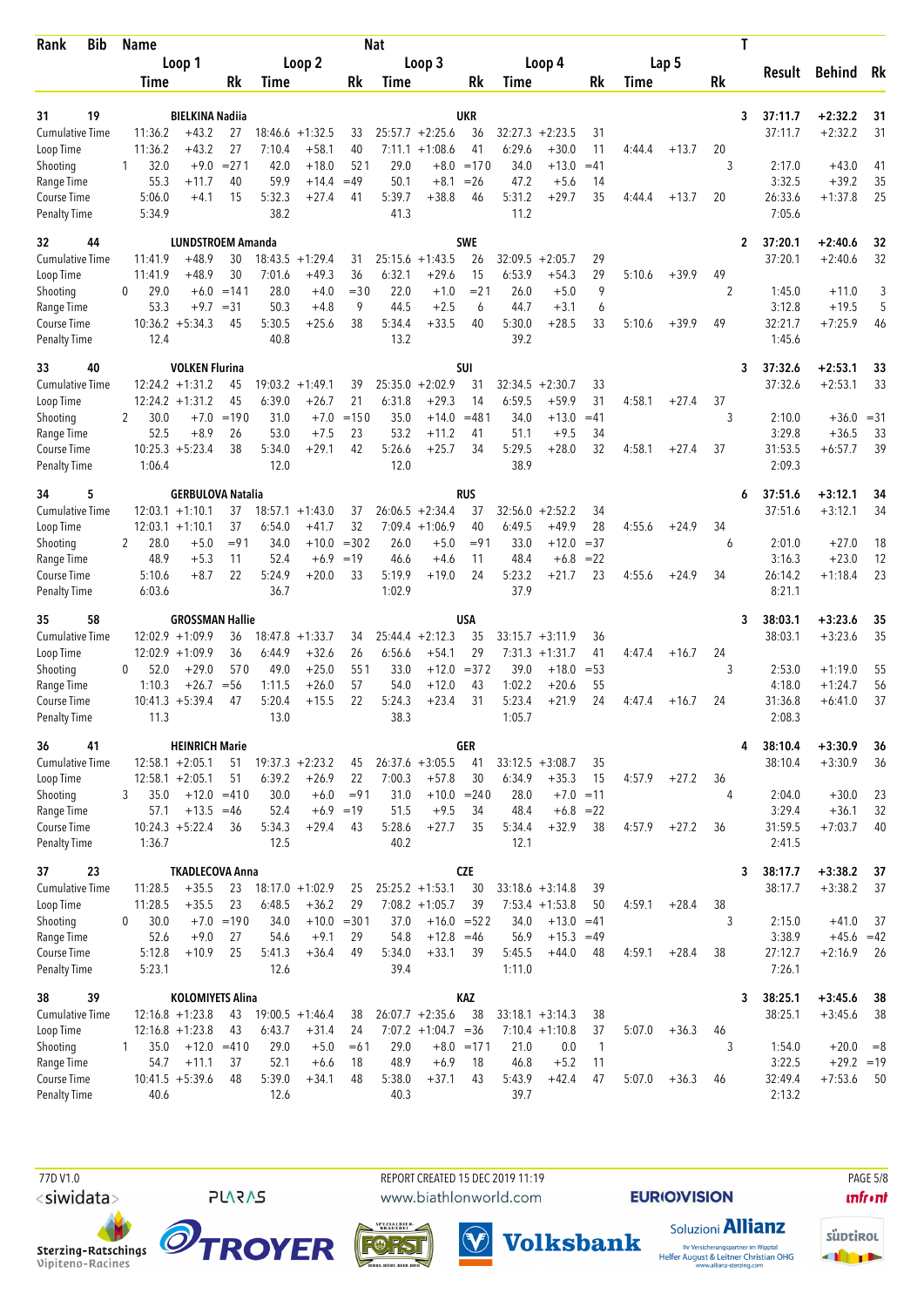| <b>Bib</b><br>Rank                  |          | <b>Name</b>       |                                             |                    |                   |                                   |               | <b>Nat</b>       |                                       |                  |                  |                                         |                |             |         |         | Τ                       |                        |          |
|-------------------------------------|----------|-------------------|---------------------------------------------|--------------------|-------------------|-----------------------------------|---------------|------------------|---------------------------------------|------------------|------------------|-----------------------------------------|----------------|-------------|---------|---------|-------------------------|------------------------|----------|
|                                     |          |                   | Loop 1                                      |                    |                   | Loop 2                            |               |                  | Loop 3                                |                  |                  | Loop 4                                  |                |             | Lap 5   |         | Result                  | Behind Rk              |          |
|                                     |          | <b>Time</b>       |                                             | Rk                 | <b>Time</b>       |                                   | Rk            | Time             |                                       | Rk               | Time             |                                         | Rk             | <b>Time</b> |         | Rk      |                         |                        |          |
|                                     |          |                   |                                             |                    |                   |                                   |               |                  |                                       |                  |                  |                                         |                |             |         |         |                         |                        |          |
| 39<br>53<br><b>Cumulative Time</b>  |          |                   | <b>FAUNER Eleonora</b><br>$12:09.5 +1:16.5$ |                    |                   |                                   |               |                  |                                       | <b>ITA</b>       |                  |                                         |                |             |         |         | 38:27.1<br>4<br>38:27.1 | $+3:47.6$<br>$+3:47.6$ | 39       |
| Loop Time                           |          |                   | $12:09.5 +1:16.5$                           | 40<br>40           | 18:40.8<br>6:31.3 | $+1:26.7$<br>$+19.0$              | 30<br>14      | 7:03.3           | $25:44.1 + 2:12.0$<br>$+1:00.8$       | 33<br>31         | 7:33.6           | $33:17.7 + 3:13.9$<br>$+1:34.0$         | 37<br>43       | 5:09.4      | $+38.7$ | 47      |                         |                        | 39       |
| Shooting                            | 1        | 34.0              | $+11.0$                                     | $= 350$            | 28.0              | $+4.0$                            | $= 31$        | 32.0             | $+11.0$                               | $= 302$          | 29.0             | $+8.0$                                  | $=15$          |             |         | 4       | 2:03.0                  | $+29.0$                | 22       |
| Range Time                          |          | 54.3              | $+10.7$                                     | $= 34$             | 52.5              | $+7.0$                            | 21            | 51.0             | $+9.0$                                | 32               | 49.5             | $+7.9$                                  | 29             |             |         |         | 3:27.3                  | $+34.0$                | 28       |
| Course Time                         |          |                   | $10:37.0 + 5:35.1$                          | 46                 | 5:26.4            | $+21.5$                           | 34            | 5:30.2           | $+29.3 = 36$                          |                  | 5:35.6           | $+34.1$                                 | 40             | 5:09.4      | $+38.7$ | 47      | 32:18.6                 | $+7:22.8$              | 44       |
| <b>Penalty Time</b>                 |          | 38.2              |                                             |                    | 12.4              |                                   |               | 42.1             |                                       |                  | 1:08.5           |                                         |                |             |         |         | 2:41.2                  |                        |          |
| 42<br>40                            |          |                   | <b>LEHTLA Kadri</b>                         |                    |                   |                                   |               |                  |                                       | <b>EST</b>       |                  |                                         |                |             |         |         | 38:33.9<br>3            | $+3:54.4$              | 40       |
| <b>Cumulative Time</b>              |          | 11:49.0           | $+56.0$                                     | 33                 |                   | $19:24.8 + 2:10.7$                | 41            |                  | $26:37.4 + 3:05.3$                    | 40               | 33:23.0          | $+3:19.2$                               | 40             |             |         |         | 38:33.9                 | $+3:54.4$              | 40       |
| Loop Time                           |          | 11:49.0           | $+56.0$                                     | 33                 | 7:35.8            | $+1:23.5$                         | 50            | 7:12.6           | $+1:10.1$                             | 42               | 6:45.6           | $+46.0$                                 | 23             | 5:10.9      | $+40.2$ | 50      |                         |                        |          |
| Shooting                            | 0        | 29.0              | $+6.0$                                      | $=142$             | 30.0              | $+6.0$                            | $= 91$        | 31.0             | $+10.0$                               | $= 240$          | 32.0             | $+11.0$                                 | $=32$          |             |         | 3       | 2:02.0                  | $+28.0$                | $=19$    |
| Range Time<br>Course Time           |          | 50.8              | $+7.2$<br>$10:45.5 + 5:43.6$                | 16<br>51           | 52.8<br>5:34.7    | $+7.3$<br>$+29.8$                 | 22<br>44      | 51.9<br>5:39.6   | $+9.9$<br>$+38.7$                     | 35<br>45         | 52.5<br>5:40.9   | $+10.9$<br>$+39.4$                      | 39<br>44       | 5:10.9      | $+40.2$ | 50      | 3:28.0<br>32:51.6       | $+34.7$<br>$+7:55.8$   | 29<br>51 |
| <b>Penalty Time</b>                 |          | 12.7              |                                             |                    | 1:08.3            |                                   |               | 41.1             |                                       |                  | 12.2             |                                         |                |             |         |         | 2:14.3                  |                        |          |
|                                     |          |                   |                                             |                    |                   |                                   |               |                  |                                       |                  |                  |                                         |                |             |         |         |                         |                        |          |
| 38<br>41<br><b>Cumulative Time</b>  |          |                   | <b>HEDSTROM Anna</b><br>$12:17.4 + 1:24.4$  | 44                 | 20:08.7           | $+2:54.6$                         | 50            |                  | $26:46.9 + 3:14.8$                    | <b>SWE</b><br>43 | 33:51.6          | $+3:47.8$                               | 41             |             |         |         | 38:39.9<br>8<br>38:39.9 | $+4:00.4$<br>$+4:00.4$ | 41<br>41 |
| Loop Time                           |          |                   | $12:17.4 + 1:24.4$                          | 44                 | 7:51.3            | $+1:39.0$                         | 53            | 6:38.2           | $+35.7$                               | 20               | 7:04.7           | $+1:05.1$                               | 33             | 4:48.3      | $+17.6$ | 25      |                         |                        |          |
| Shooting                            | 2        | 39.0              | $+16.0$                                     | 523                | 37.0              | $+13.0$                           | $=401$        | 26.0             | $+5.0$                                | $= 92$           | 24.0             | $+3.0$                                  | $=2$           |             |         | 8       | 2:06.0                  | $+32.0 = 25$           |          |
| Range Time                          |          | 58.6              | $+15.0$                                     | 51                 | 1:00.1            | $+14.6$                           | 51            | 44.3             | $+2.3$                                | 5                | 43.3             | $+1.7$                                  | 4              |             |         |         | 3:26.3                  | $+33.0$                | 26       |
| Course Time                         |          |                   | $10:15.0 + 5:13.1$                          | 33                 | 5:17.2            | $+12.3$                           | 14            | 5:16.0           | $+15.1 = 19$                          |                  | 5:17.5           | $+16.0$                                 | 14             | 4:48.3      | $+17.6$ | 25      | 30:54.0                 | $+5:58.2$              | 33       |
| <b>Penalty Time</b>                 |          | 1:03.8            |                                             |                    | 1:34.0            |                                   |               | 37.9             |                                       |                  | 1:03.9           |                                         |                |             |         |         | 4:19.6                  |                        |          |
| 59<br>42                            |          |                   | PYKAELAEINEN Johanna                        |                    |                   |                                   |               |                  |                                       | <b>FIN</b>       |                  |                                         |                |             |         |         | 38:52.9<br>4            | $+4:13.4$              | 42       |
| <b>Cumulative Time</b>              |          |                   | $11:57.2 + 1:04.2$                          | 35                 | 18:31.6           | $+1:17.5$                         | 28            |                  | $27:10.6 + 3:38.5$                    | 48               |                  | $33:56.8 + 3:53.0$                      | 42             |             |         |         | 38:52.9                 | $+4:13.4$              | 42       |
| Loop Time                           |          |                   | $11:57.2 + 1:04.2$                          | 35                 | 6:34.4            | $+22.1$                           | 18            |                  | $8:39.0 +2:36.5$                      | 57               | 6:46.2           | $+46.6$                                 | 25             | 4:56.1      | $+25.4$ | 35      |                         |                        |          |
| Shooting<br>Range Time              | $\Omega$ | 43.0<br>1:00.8    | $+20.0$<br>$+17.2$                          | $= 540$<br>53      | 37.0<br>58.0      | $+13.0$<br>$+12.5$                | $=404$<br>42  | 44.0<br>1:01.3   | $+23.0$<br>$+19.3$                    | 570<br>57        | 36.0<br>56.6     | $+15.0$<br>$+15.0$                      | $=47$<br>$=46$ |             |         | 4       | 2:40.0<br>3:56.7        | $+1:06.0$<br>$+1:03.4$ | 53<br>53 |
| Course Time                         |          |                   | $10:45.0 + 5:43.1$                          | 50                 | 5:24.0            | $+19.1$                           | 30            | 5:33.5           | $+32.6$                               | 38               | 5:37.7           | $+36.2$                                 | 41             | 4:56.1      | $+25.4$ | 35      | 32:16.3                 | $+7:20.5$              | 43       |
| <b>Penalty Time</b>                 |          | 11.4              |                                             |                    | 12.4              |                                   |               | 2:04.2           |                                       |                  | 11.9             |                                         |                |             |         |         | 2:39.9                  |                        |          |
| 34<br>43                            |          |                   | <b>DI LALLO Sabine</b>                      |                    |                   |                                   |               |                  |                                       | SUI              |                  |                                         |                |             |         |         | 39:25.0<br>6            | $+4:45.5$              | 43       |
| <b>Cumulative Time</b>              |          |                   | $12:24.6 + 1:31.6$                          | 46                 |                   | $19:30.1 + 2:16.0$                | 42            |                  | $27:06.0 + 3:33.9$                    | $=46$            | 34:12.9          | $+4:09.1$                               | 43             |             |         |         | 39:25.0                 | $+4:45.5$              | 43       |
| Loop Time                           |          |                   | $12:24.6 + 1:31.6$                          | 46                 | 7:05.5            | $+53.2$                           | 38            |                  | $7:35.9 +1:33.4$                      | 49               | 7:06.9           | $+1:07.3$                               | 36             | 5:12.1      | $+41.4$ | 51      |                         |                        |          |
| Shooting                            | 2        | 34.0              | $+11.0$                                     | $= 351$            | 34.0              | $+10.0$                           | $= 302$       | 31.0             | $+10.0$                               | $= 241$          | 32.0             | $+11.0$                                 | $=32$          |             |         | 6       | 2:11.0                  | $+37.0$                | $=33$    |
| Range Time                          |          | 54.3              | $+10.7$                                     | $=34$              | 55.6              | $+10.1$                           | 34            | 51.3             | $+9.3$                                | 33               | 53.4             | $+11.8$                                 | 41             |             |         |         | 3:34.6                  | $+41.3$                | 36       |
| Course Time                         |          | 10:24.8<br>1:05.5 | $+5:22.9$                                   | 37                 | 5:32.0<br>37.9    | $+27.1$                           | 40            | 5:36.6<br>1:08.0 | $+35.7$                               | 41               | 5:35.1<br>38.4   | $+33.6$                                 | 39             | 5:12.1      | $+41.4$ | 51      | 32:20.6<br>3:29.8       | $+7:24.8$              | 45       |
| <b>Penalty Time</b>                 |          |                   |                                             |                    |                   |                                   |               |                  |                                       |                  |                  |                                         |                |             |         |         |                         |                        |          |
| 27<br>44                            |          |                   | <b>DUERINGER Ramona</b>                     |                    |                   |                                   |               |                  |                                       | AUT              |                  |                                         |                |             |         |         | 39:34.8<br>5            | $+4:55.3$              | 44       |
| <b>Cumulative Time</b>              |          |                   | $12:15.8 + 1:22.8$                          |                    |                   | $42$ $20:12.8$ $+2:58.7$          | 51            |                  | $27:52.0 +4:19.9$                     | 52               |                  | $34:33.7 + 4:29.9$                      | 44             |             |         |         | 39:34.8                 | $+4:55.3$              | 44       |
| Loop Time<br>Shooting               | 1        | 32.0              | $12:15.8 + 1:22.8$                          | 42<br>$+9.0 = 272$ | 44.0              | $7:57.0 +1:44.7$<br>$+20.0 = 532$ | 54            | 33.0             | $7:39.2 +1:36.7$<br>$+12.0 = 370$     | 53               | 6:41.7<br>31.0   | $+42.1$<br>$+10.0 = 26$                 | 21             | 5:01.1      | $+30.4$ | 40<br>5 | 2:20.0                  | $+46.0$                | 44       |
| Range Time                          |          | 52.8              | $+9.2 = 28$                                 |                    | 1:05.0            | $+19.5$                           | 54            | 49.4             | $+7.4 = 21$                           |                  | 48.3             |                                         | $+6.7 = 20$    |             |         |         | 3:35.5                  | $+42.2 = 38$           |          |
| Course Time                         |          | 5:23.5            | $+21.6$                                     | 29                 | 5:41.4            | $+36.5$                           | 50            | 5:39.8           | $+38.9$                               | 47               | 5:41.5           | $+40.0$                                 | 45             | 5:01.1      | $+30.4$ | 40      | 27:27.3                 | $+2:31.5$              | 28       |
| <b>Penalty Time</b>                 |          | 5:59.5            |                                             |                    | 1:10.6            |                                   |               | 1:10.0           |                                       |                  | 11.9             |                                         |                |             |         |         | 8:32.0                  |                        |          |
| 25<br>45                            |          |                   | <b>GUIGONNAT Gilonne</b>                    |                    |                   |                                   |               |                  |                                       | FRA              |                  |                                         |                |             |         |         | 39:38.6<br>8            | $+4:59.1$              | 45       |
| <b>Cumulative Time</b>              |          | 11:45.2           | $+52.2$                                     | 31                 |                   | $19:53.0 + 2:38.9$                | 48            |                  | $27:19.7 + 3:47.6$                    | 50               |                  | $34:54.3 +4:50.5$                       | 49             |             |         |         | 39:38.6                 | $+4:59.1$              | 45       |
| Loop Time                           |          | 11:45.2           | $+52.2$                                     | 31                 |                   | $8:07.8 +1:55.5$                  | 56            |                  | $7:26.7 +1:24.2$                      | 47               |                  | $7:34.6 + 1:35.0$                       | 44             | 4:44.3      | $+13.6$ | 19      |                         |                        |          |
| Shooting                            | 1        | 35.0              | $+12.0$                                     | $=413$             | 44.0              |                                   | $+20.0 = 532$ | 34.0             | $+13.0 = 422$                         |                  | 33.0             | $+12.0 = 37$                            |                |             |         | 8       | 2:26.0                  | $+52.0 = 51$           |          |
| Range Time                          |          | 57.4              | $+13.8$                                     | 49                 | 1:04.0            | $+18.5$                           | 53            | 56.5             | $+14.5$                               | 50               | 53.7             | $+12.1$                                 | $=42$          |             |         |         | 3:51.6                  | $+58.3$                | 50       |
| Course Time<br><b>Penalty Time</b>  |          | 5:14.0<br>5:33.8  | $+12.1$                                     | 27                 | 5:23.9<br>1:39.9  | $+19.0$                           | 29            | 5:20.2<br>1:10.0 | $+19.3 = 25$                          |                  | 5:30.8<br>1:10.1 | $+29.3$                                 | 34             | 4:44.3      | $+13.6$ | 19      | 26:13.2<br>9:33.8       | $+1:17.4$              | 22       |
|                                     |          |                   |                                             |                    |                   |                                   |               |                  |                                       |                  |                  |                                         |                |             |         |         |                         |                        |          |
| 51<br>46                            |          |                   | <b>MEIER-RUGE Ladina</b>                    |                    |                   |                                   |               |                  |                                       | SUI              |                  |                                         |                |             |         |         | 5<br>39:41.9            | $+5:02.4$              | -46      |
| <b>Cumulative Time</b><br>Loop Time |          |                   | $12:36.1 + 1:43.1$<br>$12:36.1 + 1:43.1$    | 50<br>50           | 6:56.9            | $19:33.0 + 2:18.9$<br>$+44.6$     | 43<br>34      |                  | $26:51.2 +3:19.1$<br>$7:18.2 +1:15.7$ | 45<br>44         |                  | $34:40.6 + 4:36.8$<br>$7:49.4 + 1:49.8$ | 46<br>48       | 5:01.3      | $+30.6$ | 41      | 39:41.9                 | $+5:02.4$              | 46       |
| Shooting                            | 2        | 28.0              | $+5.0$                                      | $=90$              | 39.0              |                                   | $+15.0 = 481$ | 38.0             | $+17.0$                               | 542              | 31.0             | $+10.0 = 26$                            |                |             |         | 5       | 2:16.0                  | $+42.0 = 38$           |          |
| Range Time                          |          | 52.9              | $+9.3$                                      | 30                 | 59.9              | $+14.4 = 49$                      |               | 59.9             | $+17.9$                               | 55               | 51.9             | $+10.3$                                 | 38             |             |         |         | 3:44.6                  | $+51.3$                | 48       |
| Course Time                         |          |                   | $10:35.3 + 5:33.4$                          | 44                 | 5:45.2            | $+40.3$                           | 53            | 5:38.4           | $+37.5$                               | 44               | 5:48.5           | $+47.0$                                 | 49             | 5:01.3      | $+30.6$ | 41      | 32:48.7                 | $+7:52.9$              | 49       |
| <b>Penalty Time</b>                 |          | 1:07.9            |                                             |                    | 11.8              |                                   |               | 39.9             |                                       |                  | 1:09.0           |                                         |                |             |         |         | 3:08.6                  |                        |          |

 77D V1.0 REPORT CREATED 15 DEC 2019 11:19 PAGE 6/8www.biathlonworld.com

 $(\blacktriangledown)$ 

**Volksbank** 

**EURIOVISION** 

**unfront** 



Sterzing-Ratschings<br>Vipiteno-Racines



**PLARAS** 

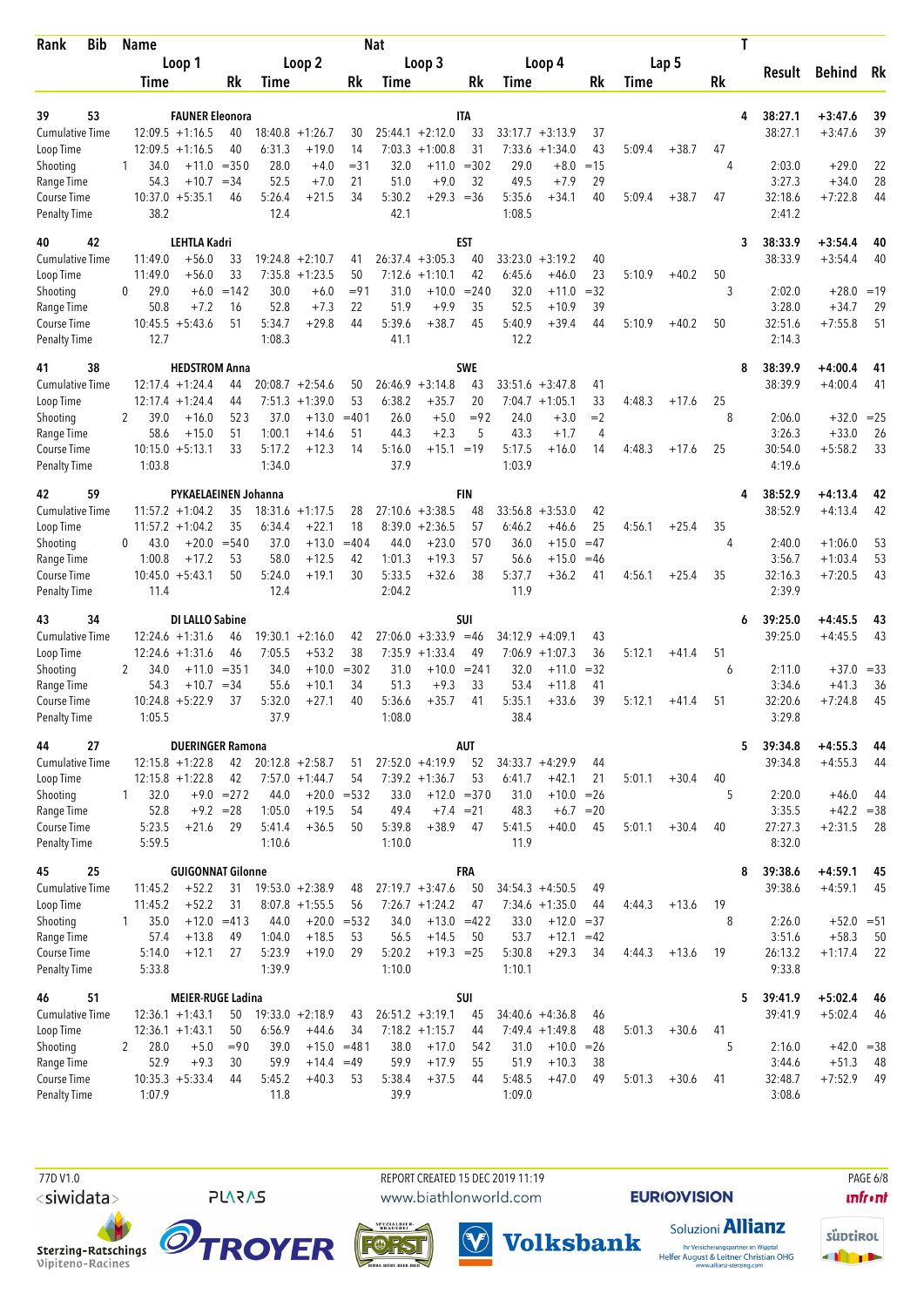| Bib<br>Rank                         | <b>Name</b>       |                                          |                     |                |                                        |                     | <b>Nat</b>       |                                       |                     |                   |                                         |              |        |                   |    | Τ |                    |                           |                |
|-------------------------------------|-------------------|------------------------------------------|---------------------|----------------|----------------------------------------|---------------------|------------------|---------------------------------------|---------------------|-------------------|-----------------------------------------|--------------|--------|-------------------|----|---|--------------------|---------------------------|----------------|
|                                     |                   | Loop 1                                   |                     |                | Loop 2                                 |                     |                  | Loop 3                                |                     |                   | Loop 4                                  |              |        | Lap 5             |    |   | Result             | Behind Rk                 |                |
|                                     | Time              |                                          | Rk                  | Time           |                                        | Rk                  | Time             |                                       | Rk                  | Time              |                                         | Rk           | Time   |                   | Rk |   |                    |                           |                |
|                                     |                   |                                          |                     |                |                                        |                     |                  |                                       |                     |                   |                                         |              |        |                   |    |   |                    |                           |                |
| 49<br>47<br><b>Cumulative Time</b>  |                   | <b>MAKA Anna</b><br>$12:06.3 +1:13.3$    | 39                  | 19:33.1        | $+2:19.0$                              | 44                  |                  | $27:12.2 +3:40.1$                     | <b>POL</b><br>49    |                   | $34:48.2 +4:44.4$                       | 47           |        |                   |    | 7 | 39:47.6<br>39:47.6 | $+5:08.1$<br>$+5:08.1$    | 47<br>47       |
| Loop Time                           |                   | $12:06.3 +1:13.3$                        | 39                  | 7:26.8         | $+1:14.5$                              | 49                  |                  | $7:39.1 +1:36.6$                      | 52                  | 7:36.0            | $+1:36.4$                               | 45           | 4:59.4 | $+28.7$           | 39 |   |                    |                           |                |
| Shooting                            | 32.0<br>1         | $+9.0$                                   | $= 272$             | 30.0           | $+6.0$                                 | $= 92$              | 29.0             | $+8.0$                                | $=172$              | 25.0              | $+4.0$                                  | $=$ 5        |        |                   | 7  |   | 1:56.0             | $+22.0$                   | $=11$          |
| Range Time                          | 52.4              | $+8.8$                                   | 25                  | 54.4           | $+8.9$                                 | 28                  | 49.9             | $+7.9$                                | 25                  | 46.7              | $+5.1$                                  | 10           |        |                   |    |   | 3:23.4             | $+30.1$                   | 22             |
| Course Time                         |                   | $10:32.5 + 5:30.6$                       | 42                  | 5:22.6         | $+17.7$                                | $=26$               | 5:37.4           | $+36.5$                               | 42                  | 5:40.4            | $+38.9$                                 | 43           | 4:59.4 | $+28.7$           | 39 |   | 32:12.3            | $+7:16.5$                 | 42             |
| <b>Penalty Time</b>                 | 41.4              |                                          |                     | 1:09.8         |                                        |                     | 1:11.8           |                                       |                     | 1:08.9            |                                         |              |        |                   |    |   | 4:11.9             |                           |                |
| 20<br>48                            |                   | <b>LINDQVIST Felicia</b>                 |                     |                |                                        |                     |                  |                                       | <b>SWE</b>          |                   |                                         |              |        |                   |    | 7 | 39:48.7            | $+5:09.2$                 | 48             |
| <b>Cumulative Time</b>              | 11:26.7           | $+33.7$                                  | 22                  | 18:34.9        | $+1:20.8$                              | 29                  |                  | $26:11.9 + 2:39.8$                    | 39                  |                   | $34:38.5 +4:34.7$                       | 45           |        |                   |    |   | 39:48.7            | $+5:09.2$                 | 48             |
| Loop Time                           | 11:26.7           | $+33.7$                                  | 22                  | 7:08.2         | $+55.9$                                | 39                  | 7:37.0           | $+1:34.5$                             | 50                  | 8:26.6            | $+2:27.0$                               | 56           | 5:10.2 | $+39.5$           | 48 |   |                    |                           |                |
| Shooting                            | 27.0<br>1         | $+4.0$                                   | $=$ 51              | 37.0           | $+13.0$                                | $=402$              | 25.0             | $+4.0$                                | $=73$               | 36.0              | $+15.0$                                 | $=47$        |        |                   | 7  |   | 2:05.0             | $+31.0$                   | 24             |
| Range Time                          | 46.9              | $+3.3$                                   | 5                   | 56.9           | $+11.4$                                | 39                  | 45.7             | $+3.7$                                | 9<br>48             | 57.2<br>5:50.4    | $+15.6$                                 | 51           |        |                   |    |   | 3:26.7             | $+33.4$                   | 27             |
| Course Time<br><b>Penalty Time</b>  | 5:13.4<br>5:26.4  | +11.5                                    | 26                  | 5:31.3<br>40.0 | $+26.4$                                | 39                  | 5:40.1<br>1:11.2 | $+39.2$                               |                     | 1:39.0            | $+48.9$                                 | 51           | 5:10.2 | $+39.5$           | 48 |   | 27:25.4<br>8:56.6  | $+2:29.6$                 | 27             |
|                                     |                   |                                          |                     |                |                                        |                     |                  |                                       |                     |                   |                                         |              |        |                   |    |   |                    |                           |                |
| 31<br>49                            |                   | <b>KUPFNER Simone</b>                    |                     |                |                                        |                     |                  |                                       | AUT                 |                   |                                         |              |        |                   |    | 7 | 39:55.6            | $+5:16.1$                 | 49             |
| <b>Cumulative Time</b><br>Loop Time |                   | $13:02.5 + 2:09.5$<br>$13:02.5 + 2:09.5$ | 52<br>52            | 7:05.0         | $20:07.5 + 2:53.4$<br>$+52.7$          | 49<br>37            | 6:36.9           | $26:44.4 + 3:12.3$<br>$+34.4$         | 42<br>18            | 34:53.1<br>8:08.7 | $+4:49.3$<br>$+2:09.1$                  | 48<br>54     | 5:02.5 | $+31.8$           | 43 |   | 39:55.6            | $+5:16.1$                 | 49             |
| Shooting                            | 37.0<br>3         | $+14.0$                                  | $=481$              | 39.0           | $+15.0$                                | $=480$              | 34.0             | $+13.0$                               | $=423$              | 34.0              | $+13.0$                                 | $=41$        |        |                   | 7  |   | 2:24.0             | $+50.0$                   | $=48$          |
| Range Time                          | 54.8              | $+11.2$                                  | $= 38$              | 55.4           | $+9.9$                                 | 33                  | 54.3             | $+12.3$                               | 44                  | 54.8              | $+13.2$                                 | 44           |        |                   |    |   | 3:39.3             | $+46.0$                   | 44             |
| Course Time                         |                   | $10:28.2 + 5:26.3$                       | 40                  | 5:29.2         | $+24.3 = 36$                           |                     | 5:30.2           | $+29.3 = 36$                          |                     | 5:32.6            | $+31.1$                                 | 36           | 5:02.5 | $+31.8$           | 43 |   | 32:02.7            | $+7:06.9$                 | 41             |
| <b>Penalty Time</b>                 | 1:39.5            |                                          |                     | 40.4           |                                        |                     | 12.4             |                                       |                     | 1:41.3            |                                         |              |        |                   |    |   | 4:13.6             |                           |                |
| 33<br>50                            |                   | DICKINSON Kelsey Joan                    |                     |                |                                        |                     |                  |                                       | USA                 |                   |                                         |              |        |                   |    | 7 | 40:03.4            | $+5:23.9$                 | 50             |
| <b>Cumulative Time</b>              |                   | $13:29.3 + 2:36.3$                       | 55                  |                | $20:40.4 + 3:26.3$                     | 53                  |                  | $27:48.1 + 4:16.0$                    | 51                  |                   | $34:59.0 +4:55.2$                       | 51           |        |                   |    |   | 40:03.4            | $+5:23.9$                 | 50             |
| Loop Time                           |                   | $13:29.3 + 2:36.3$                       | 55                  | 7:11.1         | $+58.8$                                | 41                  |                  | $7:07.7 + 1:05.2$                     | 38                  | 7:10.9            | $+1:11.3$                               | 39           | 5:04.4 | $+33.7$           | 44 |   |                    |                           |                |
| Shooting                            | 43.0<br>4         | $+20.0$                                  | $= 541$             | 36.0           | $+12.0$                                | $= 371$             | 30.0             | $+9.0$                                | $= 221$             | 35.0              | $+14.0$                                 | $=45$        |        |                   | 7  |   | 2:24.0             | $+50.0 = 48$              |                |
| Range Time<br>Course Time           | 1:02.1            | $+18.5$<br>$10:22.1 + 5:20.2$            | 54<br>34            | 56.4<br>5:36.2 | $+10.9$<br>$+31.3$                     | 37<br>46            | 47.9<br>5:40.5   | $+5.9$<br>$+39.6$                     | 14<br>49            | 49.1<br>5:43.7    | $+7.5$<br>$+42.2$                       | 27<br>46     | 5:04.4 | $+33.7$           | 44 |   | 3:35.5<br>32:26.9  | $+42.2 = 38$<br>$+7:31.1$ | 47             |
| <b>Penalty Time</b>                 | 2:05.1            |                                          |                     | 38.5           |                                        |                     | 39.3             |                                       |                     | 38.1              |                                         |              |        |                   |    |   | 4:01.0             |                           |                |
|                                     |                   |                                          |                     |                |                                        |                     |                  |                                       |                     |                   |                                         |              |        |                   |    |   |                    |                           |                |
| 51<br>46<br><b>Cumulative Time</b>  |                   | <b>KUELM Susan</b><br>$12:25.3 + 1:32.3$ | 47                  |                | $19:42.6 + 2:28.5$                     | 46                  |                  | $27:06.0 +3:33.9$                     | EST<br>$=46$        |                   | $34:58.8 + 4:55.0$                      | 50           |        |                   |    | 5 | 40:05.7<br>40:05.7 | $+5:26.2$<br>$+5:26.2$    | 51<br>51       |
| Loop Time                           |                   | $12:25.3 + 1:32.3$                       | 47                  | 7:17.3         | $+1:05.0$                              | 44                  |                  | $7:23.4 +1:20.9$                      | 46                  |                   | $7:52.8$ +1:53.2                        | 49           | 5:06.9 | $+36.2$           | 45 |   |                    |                           |                |
| Shooting                            | 34.0<br>1         | $+11.0$                                  | $= 351$             | 36.0           | $+12.0$                                | $= 371$             | 31.0             | $+10.0$                               | $= 242$             | 29.0              | $+8.0$                                  | $=15$        |        |                   | 5  |   | 2:10.0             | $+36.0 = 31$              |                |
| Range Time                          | 54.8              | +11.2                                    | $= 38$              | 56.5           | $+11.0$                                | 38                  | 52.0             | $+10.0$                               | 36                  | 51.7              | $+10.1$                                 | $= 36$       |        |                   |    |   | 3:35.0             | $+41.7$                   | 37             |
| Course Time                         |                   | $10:47.8 + 5:45.9$                       | 52                  | 5:38.2         | $+33.3$                                | 47                  | 5:48.7           | $+47.8$                               | 51                  | 5:48.7            | $+47.2$                                 | 50           | 5:06.9 | $+36.2$           | 45 |   | 33:10.3            | $+8:14.5$                 | 52             |
| <b>Penalty Time</b>                 | 42.7              |                                          |                     | 42.6           |                                        |                     | 42.7             |                                       |                     | 1:12.4            |                                         |              |        |                   |    |   | 3:20.4             |                           |                |
| 52<br>56                            |                   | <b>DE MAEYER Rieke</b>                   |                     |                |                                        |                     |                  |                                       | BEL                 |                   |                                         |              |        |                   |    | 3 | 40:21.3            | $+5:41.8$                 | 52             |
| Cumulative Time                     |                   | $12:25.5 + 1:32.5$                       | 48                  |                | $19:47.5 + 2:33.4$                     | 47                  |                  | $26:51.1 + 3:19.0$                    | 44                  |                   | $34:59.5 + 4:55.7$                      | 52           |        |                   |    |   | 40:21.3            | $+5:41.8$                 | 52             |
| Loop Time                           |                   | $12:25.5 + 1:32.5$                       | 48                  |                | $7:22.0 +1:09.7$                       | 46                  |                  | $7:03.6 +1:01.1$                      | 32                  |                   | $8:08.4 + 2:08.8$                       | 53           | 5:21.8 | $+51.1$           | 52 |   |                    |                           |                |
| Shooting<br>Range Time              | 34.0<br>0<br>56.5 | $+12.9$                                  | $+11.0 = 351$<br>45 | 35.0<br>56.3   | $+10.8$                                | $+11.0 = 340$<br>36 | 34.0<br>57.7     | $+15.7$                               | $+13.0 = 422$<br>53 | 39.0<br>1:01.4    | $+18.0$<br>$+19.8$                      | $=$ 53<br>54 |        |                   | 3  |   | 2:22.0<br>3:51.9   | $+48.0 = 46$<br>$+58.6$   | - 51           |
| Course Time                         |                   | $11:16.6 + 6:14.7$                       | 55                  | 5:43.8         | $+38.9$                                | 51                  | 5:53.2           | $+52.3$                               | 53                  | 5:55.6            | $+54.1$                                 | 53           | 5:21.8 | $+51.1$           | 52 |   | 34:11.0            | $+9:15.2$                 | - 53           |
| <b>Penalty Time</b>                 | 12.4              |                                          |                     | 41.9           |                                        |                     | 12.7             |                                       |                     | 1:11.4            |                                         |              |        |                   |    |   | 2:18.4             |                           |                |
| 22<br>53                            |                   | <b>JURCOVA Natalie</b>                   |                     |                |                                        |                     |                  |                                       | <b>CZE</b>          |                   |                                         |              |        |                   |    | 6 | 41:23.0            | $+6:43.5$                 | 53             |
| Cumulative Time                     |                   | $13:14.6 + 2:21.6$                       | 53                  |                | $20:55.4 +3:41.3$                      | 54                  |                  | $28:02.6 +4:30.5$                     | 53                  |                   | $35:59.3 + 5:55.5$                      | 54           |        |                   |    |   | 41:23.0            | $+6:43.5$                 | 53             |
| Loop Time                           |                   | $13:14.6 + 2:21.6$                       | 53                  |                | $7:40.8 +1:28.5$                       | 52                  |                  | $7:07.2 +1:04.7 = 36$                 |                     |                   | $7:56.7 + 1:57.1$                       | 51           | 5:23.7 | $+53.0$           | 53 |   |                    |                           |                |
| Shooting                            | 35.0<br>3         |                                          | $+12.0 = 411$       | 30.0           | $+6.0$                                 | $= 90$              | 23.0             | $+2.0$                                | $=42$               | 25.0              | $+4.0$                                  | $=$ 5        |        |                   | 6  |   | 1:53.0             | $+19.0$                   | $\overline{7}$ |
| Range Time                          | 52.8              |                                          | $+9.2 = 28$         | 50.5           |                                        | $+5.0 = 10$         | 44.8             | $+2.8$                                | 7                   | 44.8              | $+3.2$                                  | 7            |        |                   |    |   | 3:12.9             | $+19.6$                   | 6              |
| Course Time<br><b>Penalty Time</b>  | 5:12.0<br>7:09.8  | $+10.1$                                  | 24                  | 42.1           | $6:08.2 +1:03.3$                       | 57                  | 12.6             | $6:09.8 +1:08.9$                      | 57                  | 5:59.3<br>1:12.6  | $+57.8$                                 | 55           | 5:23.7 | $+53.0$           | 53 |   | 28:53.0<br>9:17.1  | $+3:57.2$                 | 29             |
|                                     |                   |                                          |                     |                |                                        |                     |                  |                                       |                     |                   |                                         |              |        |                   |    |   |                    |                           |                |
| 54<br>60                            |                   | <b>PUCE leva</b>                         |                     |                |                                        |                     |                  |                                       | LAT                 |                   |                                         |              |        |                   |    | 4 | 41:36.6            | $+6:57.1$                 | 54             |
| <b>Cumulative Time</b><br>Loop Time |                   | $12:28.7 + 1:35.7$<br>$12:28.7 + 1:35.7$ | 49<br>49            |                | $20:36.1 + 3:22.0$<br>$8:07.4 +1:55.1$ | 52<br>55            |                  | $28:13.4 +4:41.3$<br>$7:37.3 +1:34.8$ | 54<br>51            |                   | $35:56.0 + 5:52.2$<br>$7:42.6 + 1:43.0$ | 53<br>46     |        | $5:40.6 + 1:09.9$ | 55 |   | 41:36.6            | $+6:57.1$                 | 54             |
| Shooting                            | 36.0<br>0         | $+13.0$                                  | $=462$              | 36.0           | $+12.0 = 371$                          |                     | 34.0             | $+13.0 = 421$                         |                     | 33.0              | $+12.0$                                 | $=37$        |        |                   | 4  |   | 2:19.0             | $+45.0$                   | 43             |
| Range Time                          | 55.7              | $+12.1$                                  | 44                  | 58.7           | $+13.2 = 45$                           |                     | 54.5             | $+12.5$                               | 45                  | 56.8              | $+15.2$                                 | 48           |        |                   |    |   | 3:45.7             | $+52.4$                   | 49             |
| Course Time                         |                   | $11:21.4 + 6:19.5$                       | 57                  | 5:56.8         | $+51.9$                                | 56                  | 5:59.8           | $+58.9$                               | 55                  |                   | $6:03.4 +1:01.9$                        | 56           |        | $5:40.6 + 1:09.9$ | 55 |   | 35:02.0            | $+10:06.2$                | 55             |
| <b>Penalty Time</b>                 | 11.6              |                                          |                     | 1:11.9         |                                        |                     | 43.0             |                                       |                     | 42.4              |                                         |              |        |                   |    |   | 2:48.9             |                           |                |

 77D V1.0 REPORT CREATED 15 DEC 2019 11:19 PAGE 7/8www.biathlonworld.com

 $(\blacktriangledown)$ 

**EURIOVISION** 

Soluzioni **Allianz** 

**unfront** 



**PLARAS** 



**Volksbank** Ihr Versicherungspartner im Wipptal<br>Helfer August & Leitner Christian OHG<br>www.allianz-sterzing.com